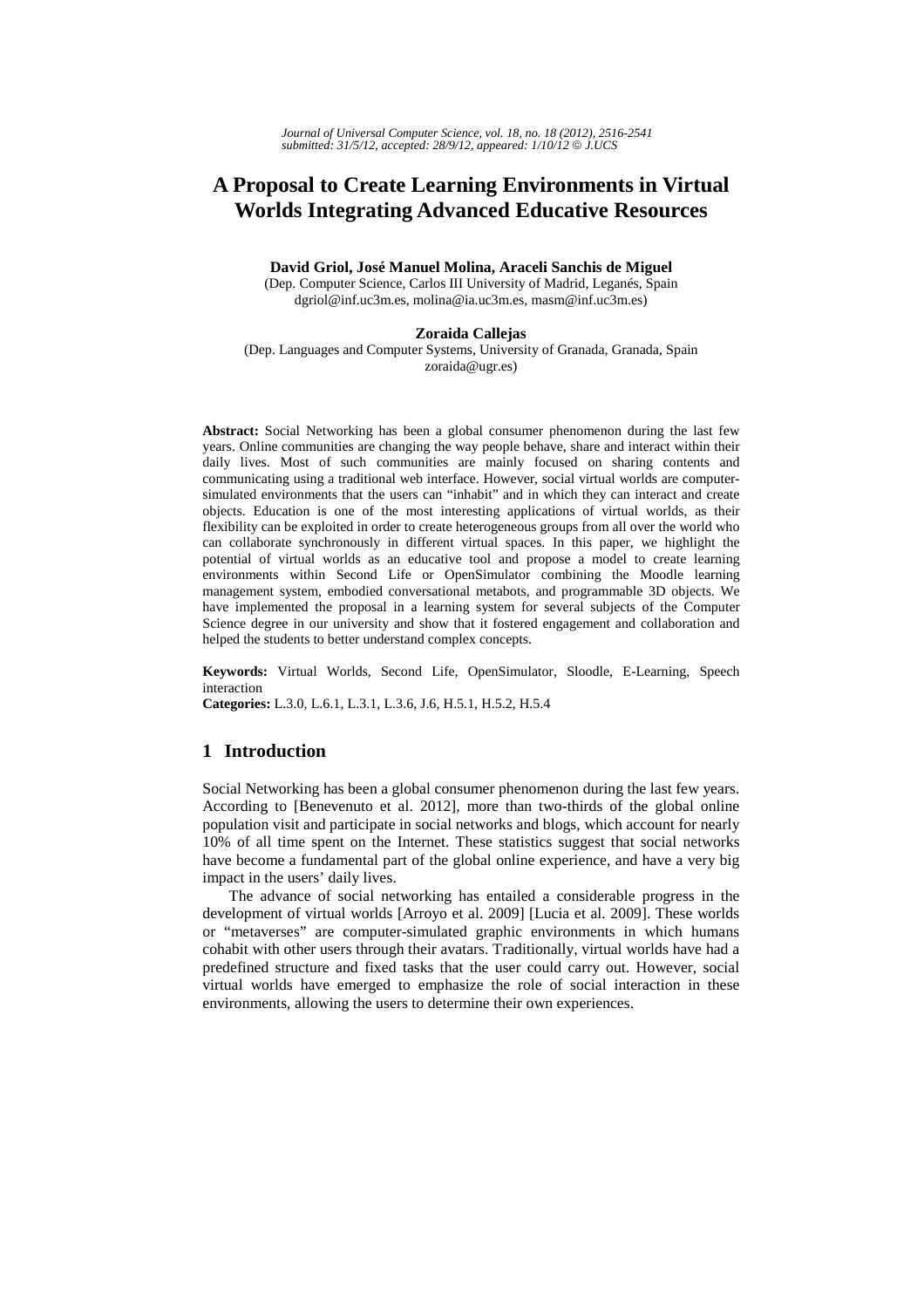This way, in the three-dimensionality context it is very appropriate to develop virtual robots with the same appearance as that of the human-driven avatars. These new virtual robots are called metabots, term coined from the contraction of the terms metaverse and robot. Metabots can have the same appearance and capabilities of the avatars for human users, thus intensifying the perception of the virtual world, providing gestures, glances, facial expressions and movements necessary for the communication process.

Thanks to the social potential of virtual worlds, the development of metabots has become attractive for institutions, companies and researchers interested in humanmachine communication. However, social interaction in virtual worlds is usually carried out using only text by means of chat-type services. In order to enhance communication in these environments, we propose the integration of dialog systems to develop intelligent metabots with the ability of oral communication and that at the same time benefit from the visual modalities provided by virtual worlds.

A dialog system [McTear 2004] [López-Cózar and Araki 2005] [Griol et al. 2008] can be defined as an automatic system able of emulating a human being in a dialog with another person, in order to complete a specific task. Two main objectives are fulfilled thanks to its use. The first objective is to facilitate human-machine interaction using speech. The second one is to make information and functionalities accessible for users with motor and visual disabilities, as they avoid the use of traditional interfaces, such as keyboard and mouse.

With the growing maturity of conversational technologies, the possibilities for integrating conversation and discourse in e-learning are receiving greater attention. Dialog systems have been developed to meet a wide range of applications in education, including tutoring [Pon-Barry et al. 2006], question-answering [Wang et al. 2007], conversation practice for language learners [Fryer and Carpenter 2006], pedagogical agents and learning companions [Cavazza et al. 2010], dialog applications for computer-aided speech therapy with different language pathologies [Vaquero et al. 2006], and dialogs to promote reflection and metacognitive skills [Kerly et al. 2008].

Our paper focuses on three key points. Firstly, we promote the use of open source applications and tools for the creation of educative environments in virtual worlds, such as the tools and applications provided by means of the combination of the OpenSimulator virtual worlds (http://opensimulator.org) and the Moodle learning management system (*Module Object-Oriented Dynamic Learning Environment*, http://moodle.org/). Secondly, we emphasize the benefits of working in immersive environments to create visual objects that can clarify concepts that are difficult to understand due to their abstraction level. Thirdly, we show that it is possible to successfully integrate speech technologies and natural language processing in virtual worlds and show a practical application of the integration and evaluation of these functionalities to create an educative environment in the Second Life virtual world (http://secondlife.com/).

The remainder of the paper is structured as follows. [Section 2] presents the potential of virtual worlds as an educative tool and describes the main experiences carried out recently in the application of these technologies to teaching and learning. In [Section 3] we center on Second Life, which is one of the most extended virtual worlds, and pay special attention to the specific resources it provides for educative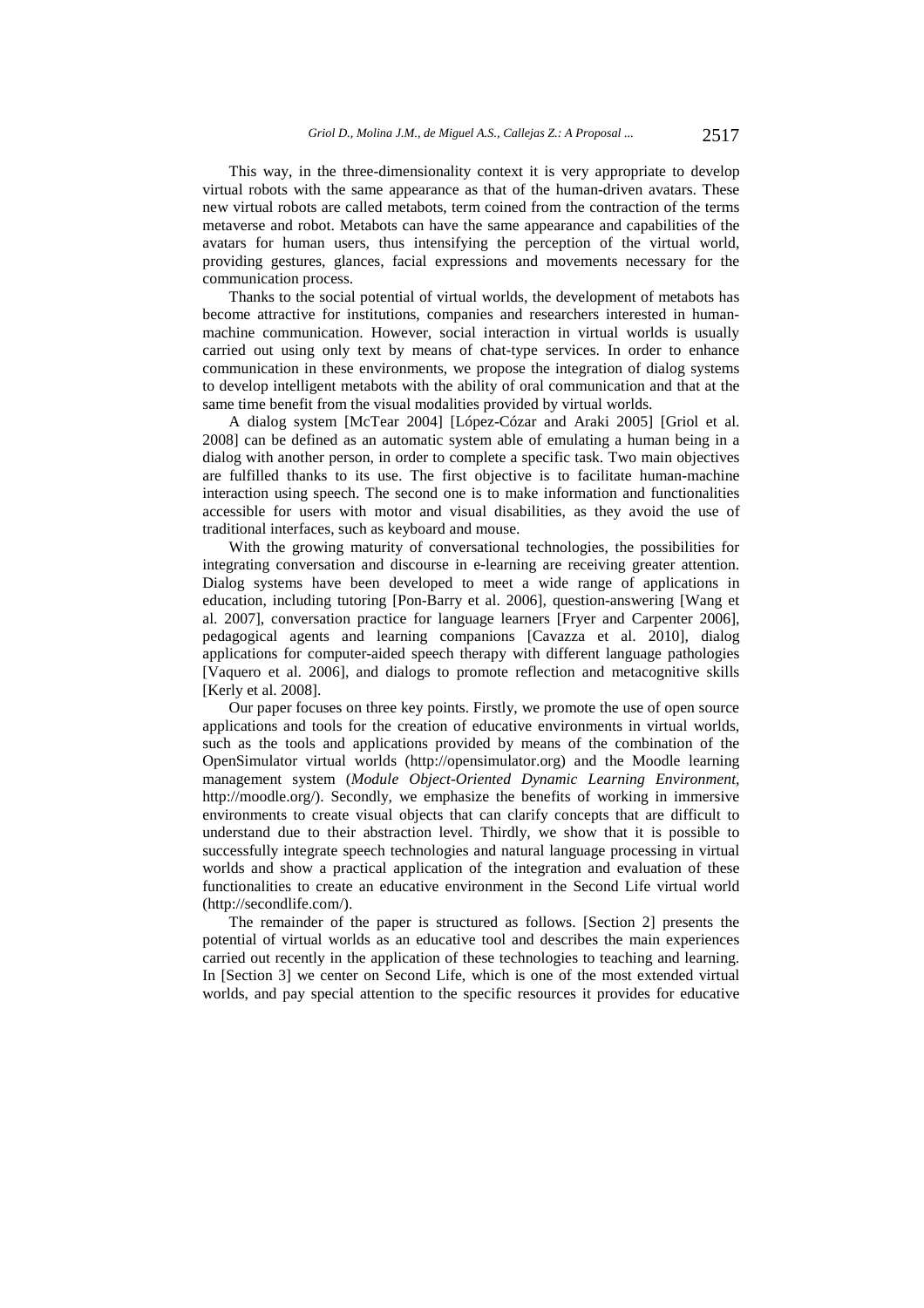purposes such as Sloodle (*Simulation Linked Object Oriented Dynamic Learning Environment*, http://www.sloodle.org/). [Section 4] presents our proposal to develop rich learning environments in virtual worlds based on the integration of Sloodle, conversational metabots and manageable 3D learning objects. One of the main contributions consists of a new methodology for creating conversational metabots and improving speech interaction in virtual worlds. [Section 5] describes an implementation of our proposal for several courses in the University Carlos III of Madrid, which evaluation is discussed in [Section 6]. Finally, in [Section 7] we present the conclusions derived from our work and propose future work guidelines.

### **2 Educative Applications of Virtual Worlds**

Virtual worlds provide a combination of simulation tools, sense of immersion and opportunities for communication and collaboration that have a great potential for their application in education. However, as criticized in [Girvan and Savage 2010], many of the existing educative experiences in virtual worlds only replicate traditional approaches into the new environment, such as for example recreating classrooms colocated in a virtual world.

Although such direct translation does not leverage all the potential of the technology, it provides an added value in the case of online courses, for example, as a mean of e-assessment for large groups during a course [Perry and Bulatov 2010], or as a mean to recreate face-to-face contact with classmates and teachers. Also they help to reduce costs and to offer improved learning activities to the students with the same budget. For example, [Andrade et al. 2010] used avatar-mediated training in medicine to teach the students how to deliver bad news. Usually, this is carried out hiring actors who play the role of standardized patients, which is very expensive and also limits the situations that the actors can portray. Avatars can be customized to create a wider range of scenarios and create a richer learning experience.

In these cases, when virtual worlds are employed to replicate real world activities, it has been reported that they have a similar effectiveness in terms of learning than in real world [Jarmon et al. 2009]. This happens mainly because, according to [Schank 2002], the use of simulations that are close to reality allows students to "learn by doing" through real life situations, using role-playing scenarios along with the appropriate teaching methods.

Nevertheless, field experience is usually needed to obtain more meaningful learning. For example, [Winn et al. 2006] evaluated the oceanographic knowledge obtained in a virtual environment as well as with real visits to the ocean and found that field experience was very important to contextualize learning for students with little prior experience in the topic.

The described situations do not take full advantage of all the possibilities that virtual environments offer, as virtual worlds benefit from unique characteristics that traditional learning environments do not present and provide opportunities for atypical ways of learning. For example, [Ellison and Matthews 2010] used Second Life to teach eighteenth-century culture to students in an island that resembled the eighteenth-century London in which they had to reconstruct spaces with interactive elements with as much historical authenticity as possible and interact within them.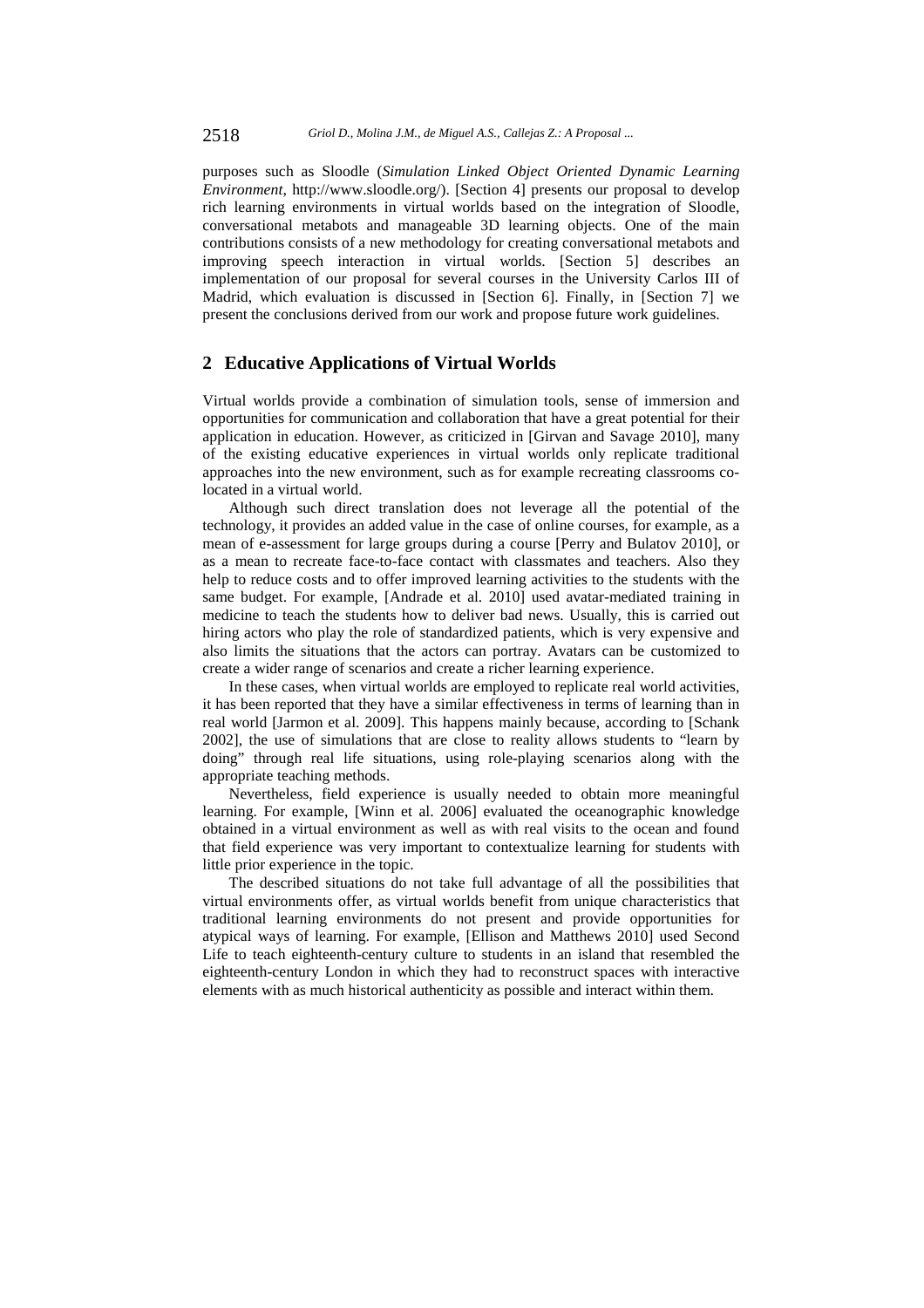Also, virtual worlds allow creating manageable 3D representations of abstract entities and thus help students to construct mental models by direct observation and experimentation. [Mickropoulos and Natsis 2011] identified that science and technology courses had much more presence in virtual worlds than social studies and argued that this might be because the concepts explained are usually more abstract, unobservable or far from everyday experience. Thus, such topics can benefit to a greater extent form the representative capabilities of virtual worlds in order to train students in subjects that require spatial abilities and high order thinking skills.

For example, [Limniou et al. 2008] provided virtual representations of molecules and chemical reactions, which only exist in a microscopic level and thus are far from the student's everyday experiences. Similarly, [Anthamatten and Ziegler 2006] employed a 3D representation of geographic formations using the GeoWall system. This allowed the students to see the correspondence between 2D topographic maps and 3D surfaces and interpret features such as slopes, ridges and valleys that are difficult to envision in 2D. In the two experiences, virtual representations were created using a technology different from virtual worlds and the teacher operated the virtual model, which could not be manipulated by the students.

Other interesting unique characteristics of virtual worlds that were not exploited in these cases are immersion, manipulability and first order experience. In some virtual environments students are immersed in the virtual world, this provides enhanced interactivity that would be very difficult in traditional classrooms and that makes the students protagonists of the learning experience [Bailenson et al. 2008]. For example, [Bakas and Mikropoulos 2003] report the use of a virtual spacecraft controlled by the students in an astronomy class in primary school. The students usually had problems to overcome previous misconceptions of the planetary phenomena such as the relative distances and sizes of celestial bodies and the movements they describe. Within the virtual world, the students could approach the Earth in their aircrafts and have a situated perspective of the phenomena obtaining a first order experience of the concepts learned.

Such a sense of immersion generally fosters engagement of the students with the tasks and the course, or, in a more general sense, with the formation of their own understanding. According to [Mickropoulos and Natsis 2011], most of the educative studies about virtual worlds claim that virtual interaction favors engagement. However, other studies have reported that the virtual world sometimes distracts the attention of the students because of the novelty of the environment, or because of the interruption of avatars of other users of the virtual world who are not students of the subject. Some authors have taken advantage of these "distractions" to encourage the students to be more explorative. For example, [Barab et al. 2007] employed a virtual world to make the students appreciate the complexities of real world problems by exploring different perspectives over the same problem. Concretely, the students discovered that environmental awareness involves balancing ethical, economic, political and scientific factors.

Virtual worlds also provide new opportunities for collaboration, as they facilitate synchronous and asynchronous communication, supporting and enhancing student– student and teacher–student interaction. [Petrakou 2010] reported that the students involved in their research socialized just like they do in real world courses, trying to get to know each other, and also learning to cope with the new environment. They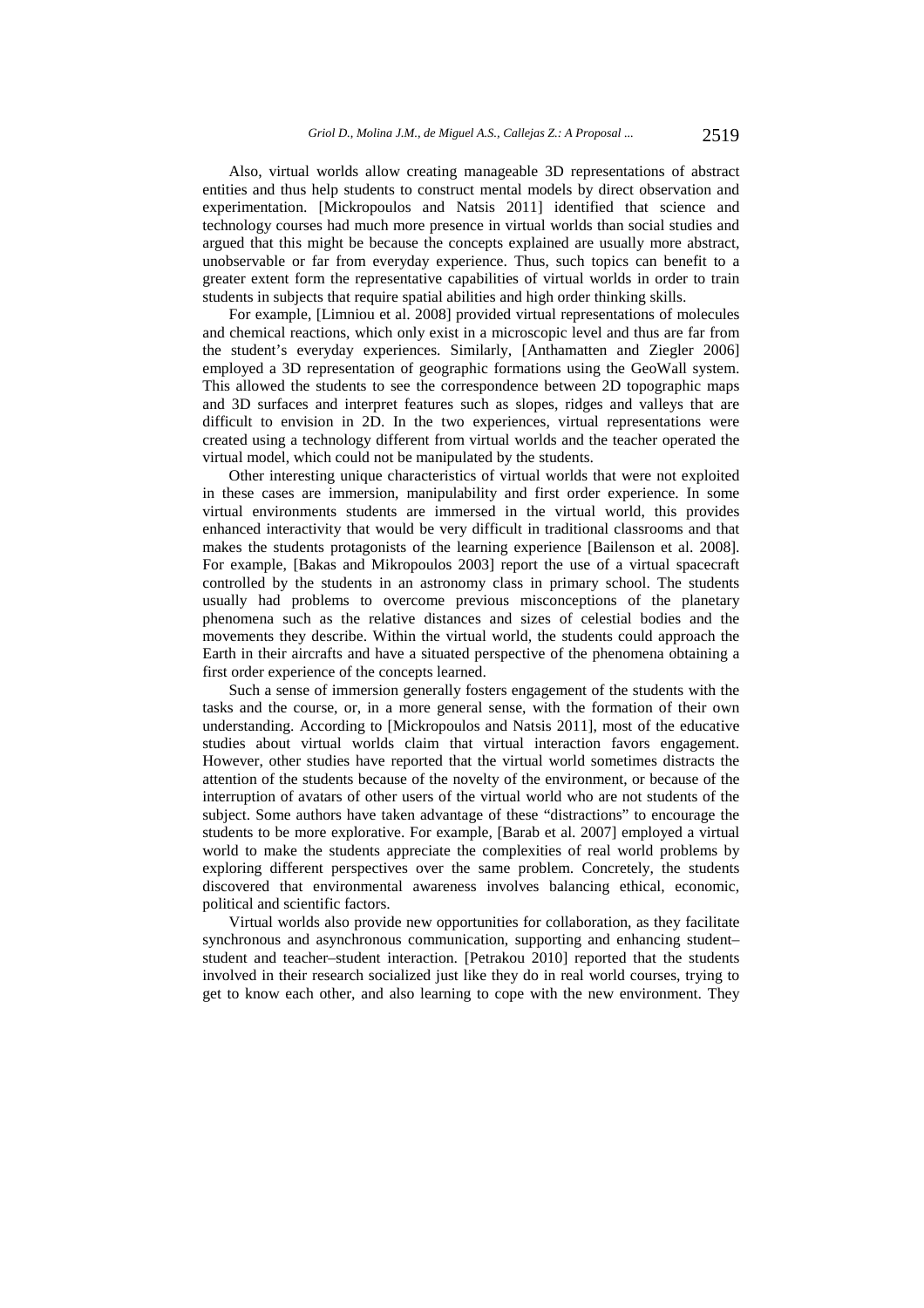also reported that the student–student interaction continued after the course when some students discussed the assignments and tried to reach a common understanding of them.

Although virtual worlds can be employed as a tool for collaboration and communication to supplement face-to-face communication, the learning curve of using the virtual world may constitute a disadvantage [Andreas et al., 2010]. However, when used for multi-cultural and distributed learning, it can provide important advantages. For example, [Kanematsu et al. 2010] report an experience with US, Korean and Japanese students for which they incorporated a language grid to Second Life that allowed multilingual discussion. This way, virtual worlds can foster cooperative learning where students help each other; thus helping to eliminate conflicts among students with different cultural backgrounds.

Also the possibility to communicate with classmates embodied in their avatars can help to develop understanding of civic values and empathy. [Park 2010] described the use of Second Life to make the students experience role playing with different ethnicities and gender roles, which allowed them to better recognize characteristics of male/female gender roles and give them a different perspective.

To fully benefit from all the described characteristics of the virtual worlds, the course contents must be active, project-based and designed following a pedagogical strategy that leverages the unique potential that virtual worlds offer [Jarmon et al. 2009]. According to [Girvan and Savage 2010], social constructivist pedagogies are more appropriate to design effective learning experiences in virtual worlds. This way, knowledge is acquired on the basis of authentic real-world problems, for which the solution is a communal task that must be achieved as the union of the individual efforts in the virtual environment.

Also competence in technologies and in particular in the use of the virtual environment has been found to be fundamental. As reported by [Petrakou 2010], when the use of the virtual world is a new experience for the students, this technology itself constitutes a collaborative learning activity that contributes to socialization between students. Thus, [Petrakou 2010] highlights that the teacher must be aware of the fact that the students need to familiarize with the virtual world before it is possible for them to focus on the actual course content. For example, [Jarmon et al. 2009] required as a condition to get a permission to register in the subject, that students had to meet some pre-class Second Life requirements, set up their accounts, create their avatars, and complete an online tutorial.

Some authors have addressed the challenge of identifying relevant features that provide a positive effect on learning and collaboration. These features are related to many factors such as the characteristics and usability of the virtual world, experience of the interaction (performance and satisfaction), learning and psychological factors (e.g. learning styles), and other characteristics of the students (e.g. age, or cultural background). A comprehensive study can be found in [Lee et al. 2010].

The benefits of virtual worlds for teaching and learning have fostered different research projects which aim is to help to use virtual environments in education. For example, the AVATAR Project (*Added Value of teAching in a virtuAl woRld*) [Santoñeva and Feliz 2010] improves the quality of teaching and education in secondary schools through an innovative learning environment using a virtual world. The NIFLAR Project (*Networked Interaction in Foreign Language Acquisition and*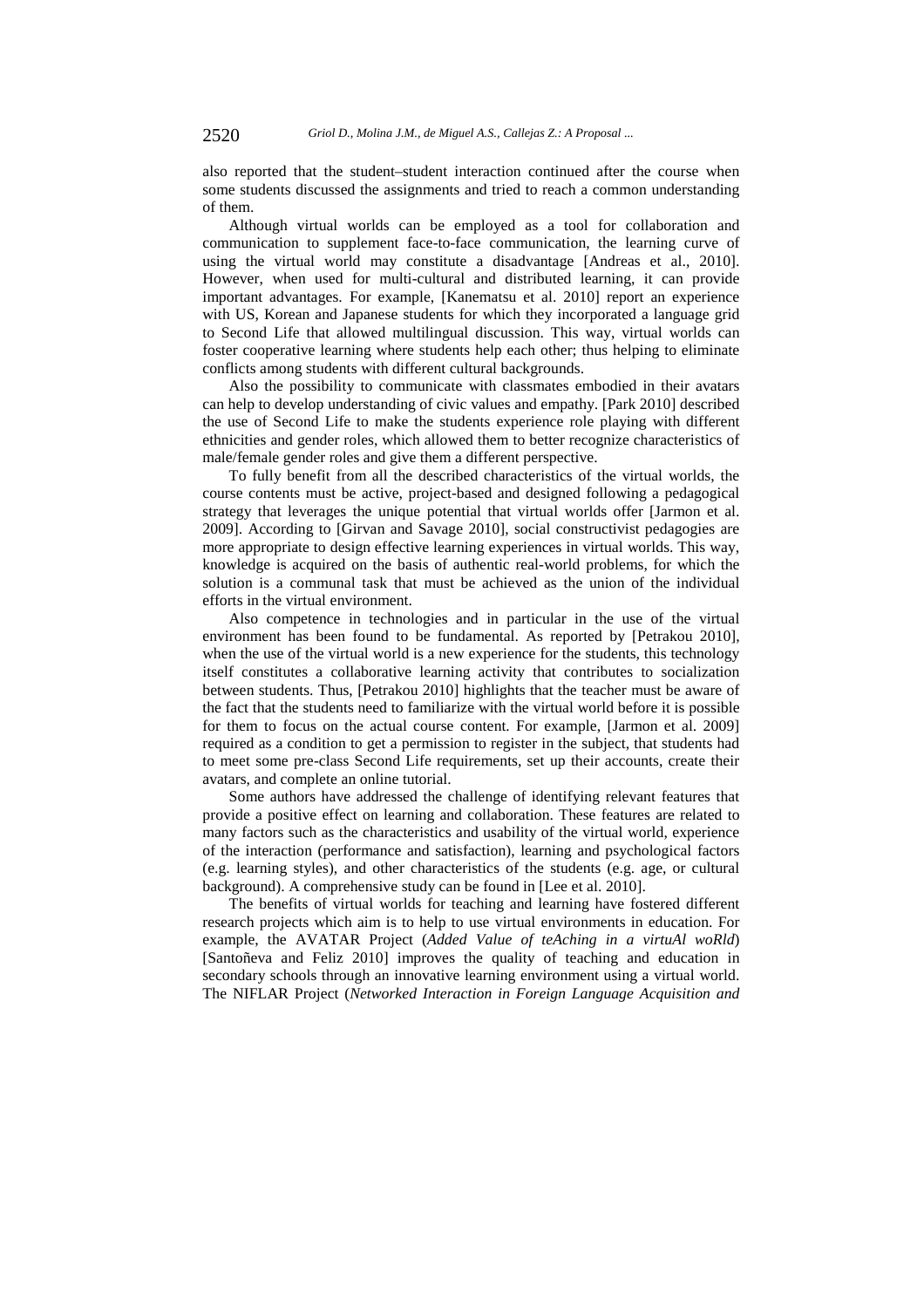*Research*) [Jauregi et al. 2011] is aimed at enriching, innovate and improve the learning process by using video conferencing and virtual worlds for interaction among students from Spain and Holland. V-LeaF (*Virtual LEArning platForm*) [Rico et al. 2009] is an educative platform developed by Universidad Autónoma de Madrid, which promoted cooperative and collaborative learning versus traditional learning.

Another project, *3D Learning Experiences Services* (http://www.3dles.com/en/) included several educative projects for language learning developed with OpenSimulator for secondary education in the Netherlands. Similarly, the AVALON Project (*Access to Virtual and Action Learning live Online*) was aimed to language teachers and learners (http://avalonlearning.eu/). The project sought to develop best practices in teaching and learning of languages in multi-user environments (MUVEs) like Second Life or OpenSimulator.

The *River City Project* [Ketelhut et al. 2007] simulated a city besieged by health problems. Students were organized in small research groups trying to find why residents were getting sick, using technology to track clues and figure out the causes of the disease, developing and testing hypotheses through experiments and extracting conclusions from the collected data.

At elementary level, the *Vertex Project* [Bailey and Moar 2002] involved students from 9 to 11 years old, who worked in groups to combine traditional activities such as writing a story, draw a scene or make a collage with the plan and design of their virtual worlds, with the educative goal of developing their creativity and imagination. They observed that within a multi-user world, students improve their communication skills, learn to cooperate and improve their self-esteem and confidence.

Additionally, *WiloStar3D* (http://www.wilostar3d.com) is a virtual school that offers distance education using virtual worlds to improve reading comprehension, problem-solving ability, and creativity. Students learn to experience and interact in the virtual world, and take different roles, according to the activity, participating in media projects with other students.

Also some projects have worked on creating virtual communities to share knowledge. For example, the *Impending Gale* was a project developed by Game Environment Applying Real Skills (GEARS) [Barkand and Kush 2009]. They created an online community called the Social and Educational Virtual World (VSEW) that contains avatars, chat, Voice Over Internet Protocol (VoIP) communication, areas for tutoring with teachers and various social objects that can interact with avatars.

In a similar way, Euroland [Ligorio and Trimpe 2000] was a project based on collaborative activities carried out among several classrooms in the Netherlands and Italy, which implied the creation of a 3D virtual world that was initially empty and was progressively populated with "culture houses".

However, although the pedagogical background has been carefully developed for these projects, the lack of interaction modalities in these environments may have a negative impact on the students' learning outcomes. Very recently, [Mikropoulos and Natsis 2011] presented a ten-year review on the educative applications of virtual reality covering more than 50 research studies, and have pointed out that, although virtual worlds support multisensory interaction channels, visual representations predominate. Unfortunately, there are a number of barriers that limit user interaction with computers when interfaces are only visual, as the users must have at least a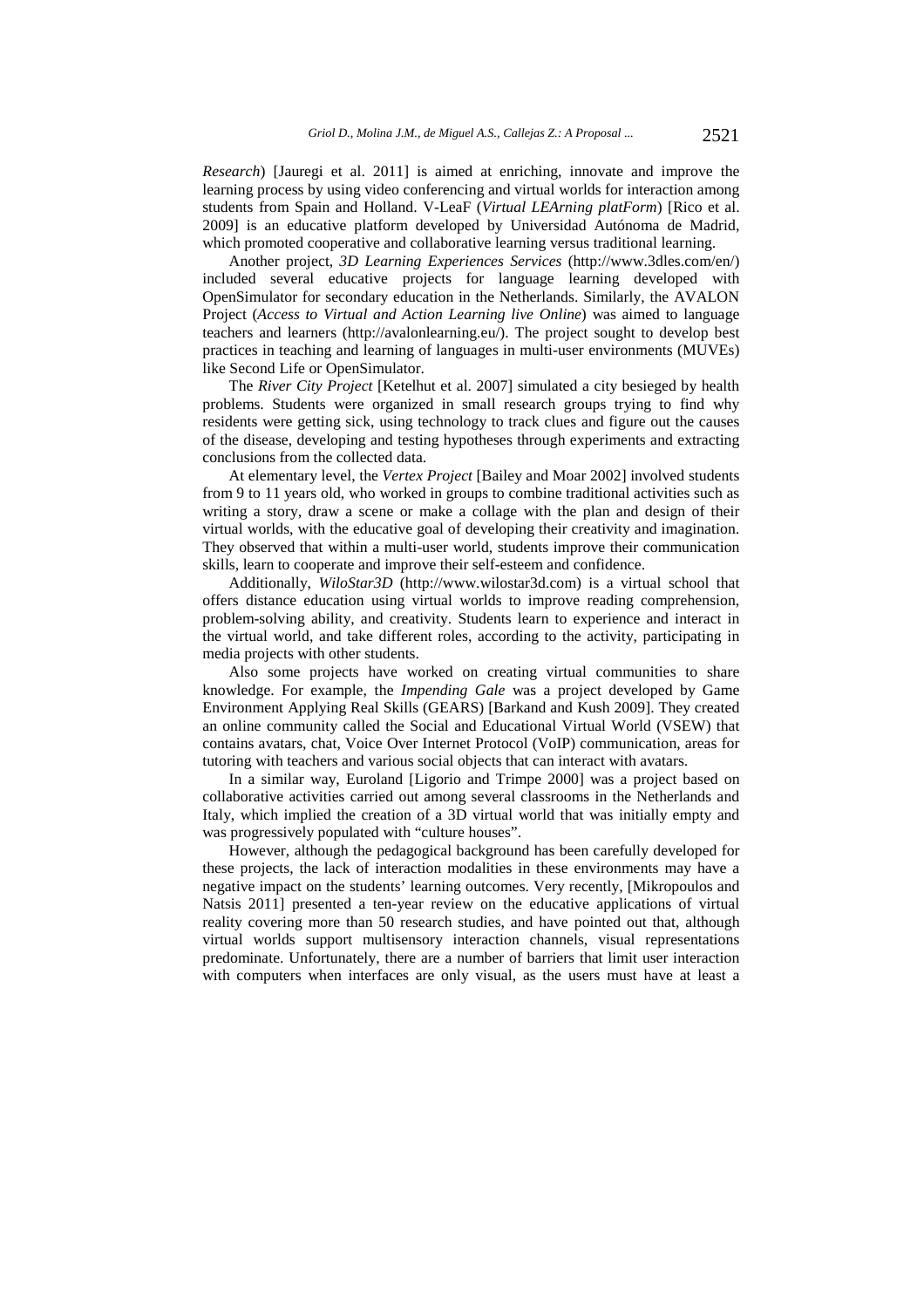minimum training for using the devices (mouse and keyboard) and must not be handicapped by visual or motor disabilities in order to use them.

In order to address these limitations, an alternative is to use dialog systems, which are designed to engage users in a conversation that aims to be as similar as possible as that between humans. Speech offers a greater speed for transmitting information, allows carrying out simultaneous tasks (liberating the user from the need to use his hands and/or eyes), informs about the identity of the speaker and allows disabled users to choose the modality that best fits them to interact with the computer. Also they have demonstrated to provide a more natural interaction than traditional GUIbased interfaces, and have a more affordable learning curve for people without enough technical knowledge [McTear 2004]. As it will be described in [Section 4], we propose a methodology to develop conversational metabots in Second Life and also in virtual worlds generated with OpenSimulator. Our approach extends the typical architecture described for spoken dialog systems with the visual modalities provided by 3D immersive environments and merges it with the multimedia possibilities of Soodle and the pedagogical potential of 3D learning objects that provide a manageable representation of abstract entities.

### **3 Teaching and Learning in Second Life and OpenSimulator**

Second Life (SL) is a three dimensional virtual world developed by Linden Lab in 2003 and accessible via the Internet. A free client program called the Second Life Viewer enables its users, called "residents", to interact with each other through motional avatars, providing an advanced level of a social network service.

Second Life has shown to be appropriate to build educative experiences, as it provides the possibility to create groups and communities to share activities and interests with other Second Life users. SL is currently being used with success as a platform for education by many institutions, such as colleges, universities, libraries and government entities (e.g. Ohio University, Universidad Pública de Navarra, Cervantes Institute, Carlos III University of Madrid, etc.). [Figure 1] shows two images of the Carlos III University of Madrid campus in Second Life.



*Figure 1: Carlos III University of Madrid in Second Life* 

Within the virtual world, communication between avatars can be carried out by means of gestures, voice, chat, videos, presentations, images and gestures of the avatars. This way, sims in SL can be filled with different types of multimedia information that can be shared, such as PDF documents, video, audio, webs and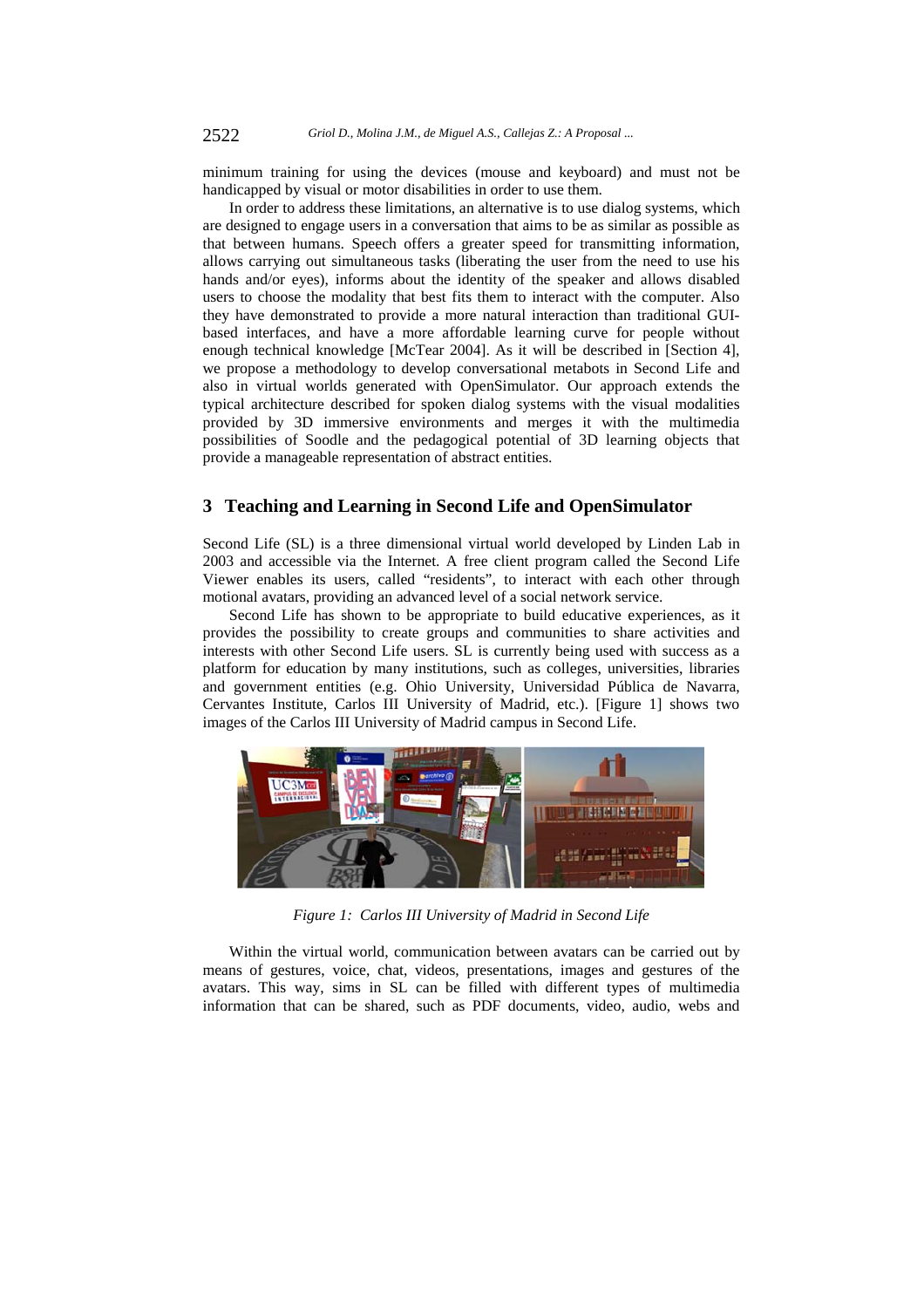images. It is also possible to develop scripts for Second Life using Scratch (http://scratch.mit.edu/), a graphical programming language based on constructing programs by snapping together graphical blocks, which was developed by the Lifelong Kindergarten group at the MIT Media Lab. Scratch can be installed and freely redistributed and its source code is available under a license that allows modifications for non-commercial uses. This way, it is possible to create custom objects and applications.

Besides the previously described features, Second Life presents several utilities specifically tailored for their free use in education; probably the most relevant is Sloodle, an open source project that integrates Second Life with the Moodle learningmanagement system.

Moodle is a Course Management System (CMS), which makes possible the creation of virtual courses, deliver exercises, provide forums, carry out exams, and all the tasks necessary for e-learning. Its integration with Second Life makes possible the access all these functionalities in the virtual world by means of an avatar, participating in classes and conferences in real time.

Along with Moodle facilities, and in order to make them more visual and attractive, Sloodle provides a range of tools for supporting learning and teaching to the immersive virtual world [Griol et al. 2012a]. Firstly, it allows controlling the user registration and participation in a course thanks to an access checker as depicted in [Figure 2]. Also new users can register in a course using the so-called *Enrol\_Booth*.

Secondly, there are several tools to create surveys in Sloodle, such as *Choice Horizontal*, *Quiz Chair* or *Quiz Pile on* [Figure 3]. *Choice horizontal* allows instructors to create and show surveys in the virtual world, compile the information and show the results in a course. With *Quiz Chair* an avatar can answer questionnaires of a course in SL, while *Quiz Pile On* provides a similar functionality with a more amusing format. In *Quiz Pile On*, questions float over a pile, and the students must seat over the correct answer, otherwise they falls over.



*Figure 2: Sloodle Access Checker activated by entering a login zone (left), Access Checker with a door (middle) and Enrol\_Booth (right)* 

Thirdly, the *Sloodle Presenter* tool [see Figure 4] allows creating presentations in Second Life, which can combine images, web pages and videos and may be configured so that any avatar or only the owner of the corresponding sim controls the display of the presentation. Finally, there are other interesting tools for object sharing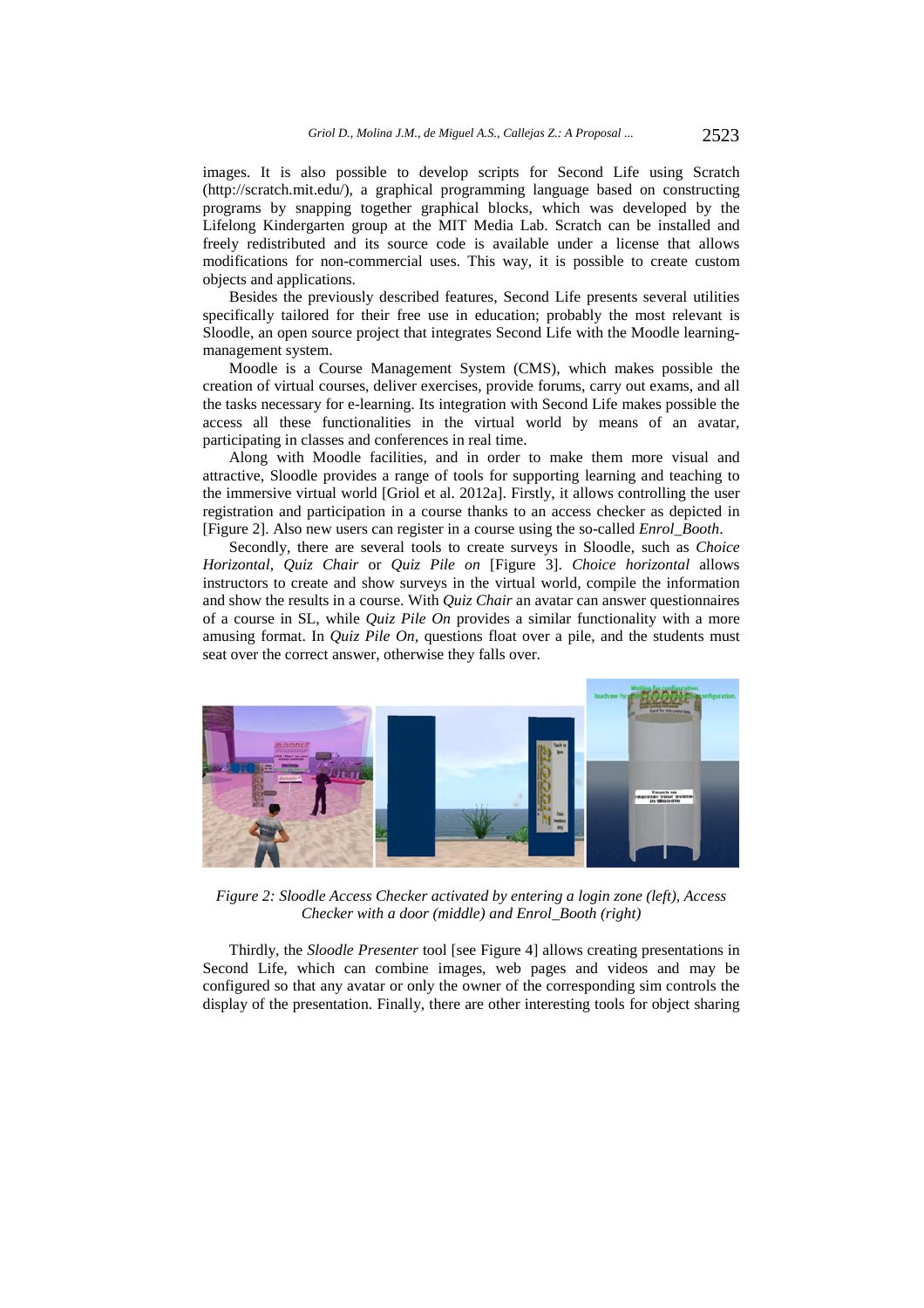2524 *Griol D., Molina J.M., de Miguel A.S., Callejas Z.: A Proposal ...*

such as *PrimDrop*, which allows students to deliver their works by sending objects in Second Life, or the *Vending Machine*, which can be used to deliver objects to the students [Figure 4].



*Figure 3: Choice Horizontal, Quiz Chair and Quiz Pile On* 

Despite its interesting multimedia communication capabilities, speech communication is seldom employed in SL between avatars and metabots. Usually, metabots only provide information to the users, and thus the communication is unidirectional. In the cases in which a dialog takes place between human users and automatic metabots, it occurs through the chat box interface. Thus, although spoken communication is technically plausible in Second Life, it is optional: it can be activated or deactivated by the users and the owners control the possibility to use speech in their respective lands.



*Figure 4: PrimDrop (left) and Vending Machine (right)* 

We decided to use Second Life as a testbed for our research for several reasons. Firstly, because it is one of the most popular social virtual worlds available: its population is nowadays of millions of residents from around the world. Secondly, because it uses a sophisticated physics engine that generates very realistic simulations including collision detection, vehicle dynamics and animation look & feel, thus making the avatars and the environment more credible and similar to the real world. Thirdly, because SL's capacity for customization is extensive and encourages user innovation and participation, which increases the naturalness of the interactions that take place in the virtual world. We own an island in Second Life called TESIS [see Figure 5], in which we built its virtual facilities in which numerous educative activities are performed.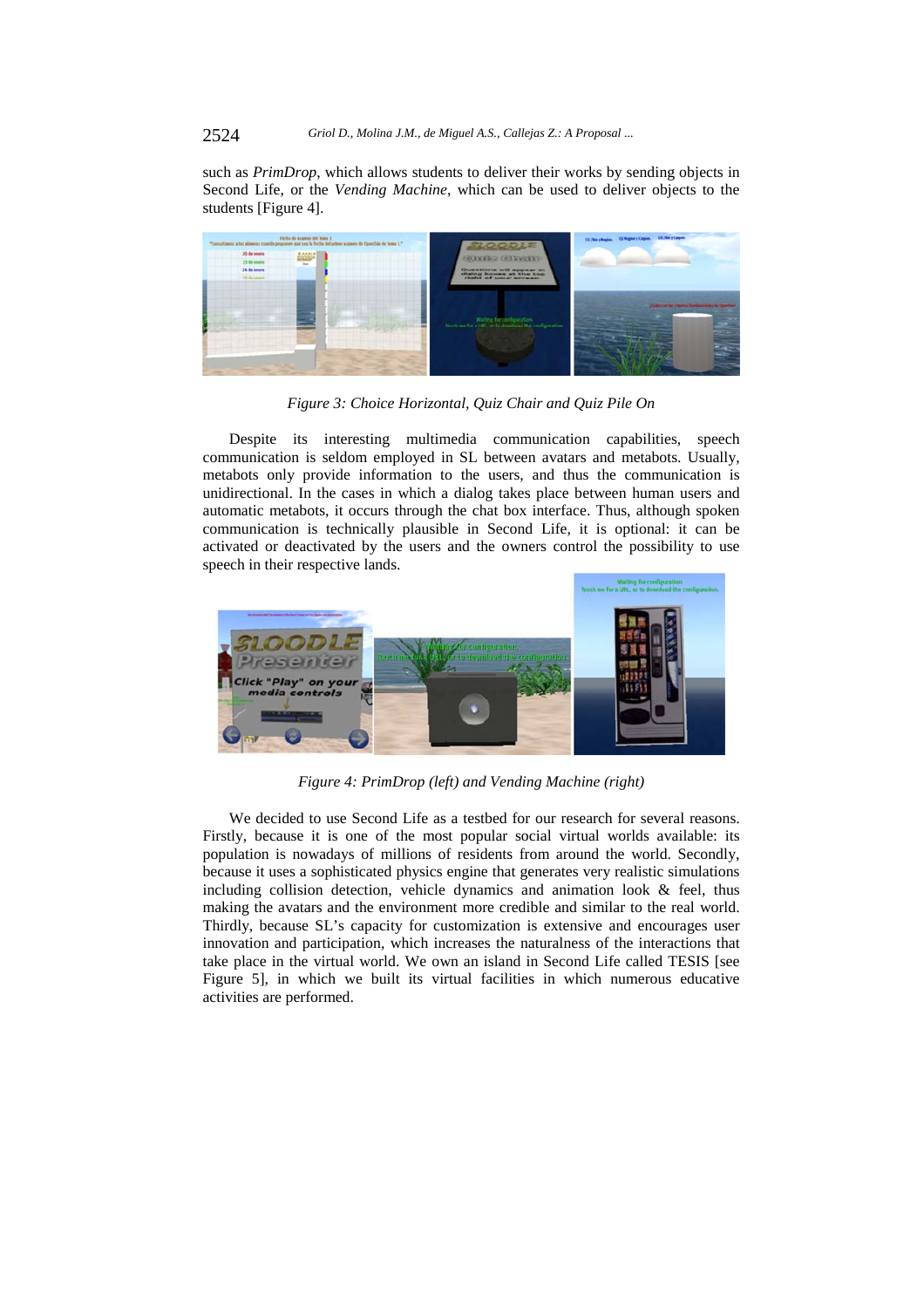

*Figure 5: The TESIS Island in Second Life* 

OpenSimulator (OpenSim) is an open-source alternative that can be used to simulate virtual environments similar to Second Life. It uses the same standard to communicate with their users and it is compliant with the Second Life viewer as well as a range of other viewers being developed by the open source community. Additionally, it allows to link completely free virtual worlds developed and hosted by different users using technologies such as OsGrid (http://www.osgrid.org/). All the previously described educative tools can also be employed in OpenSim.

## **4 Our Proposal to develop learning environments in Virtual Worlds**

In order to exploit Second Life and OpenSimulator technologies to develop a fully equipped virtual environment for collaborative learning, we propose to develop educative experiences over the virtual world with three main components: Sloodle activities, an academic conversational metabot, and manageable learning 3D objects. These three components, their corresponding functionalities and main advantages are represented in [Figure 6].

#### **4.1. Sloodle activities**

Sloodle activities make it possible to create and control the collaborative sessions. The main objective is to take advantage of the Moodle learning management system for the creation of virtual courses and the possibility of using these functionalities through the 3D tools described in [Section 3]. In addition, the different activities requiring the Sloodle tools have been designed to make the participants able to collaborate and express their ideas and make decisions, with the help of the material provided, such as documents, meeting minutes, presentations, and so on. This can be achieved thanks to the possibilities for user control and multimedia resources location in Sloodle. With the aim to coordinate and solve possible conflicts during collaboration, we propose to create several collaborative areas in the virtual campus, providing avatars with automatically generated annotations about the collaborative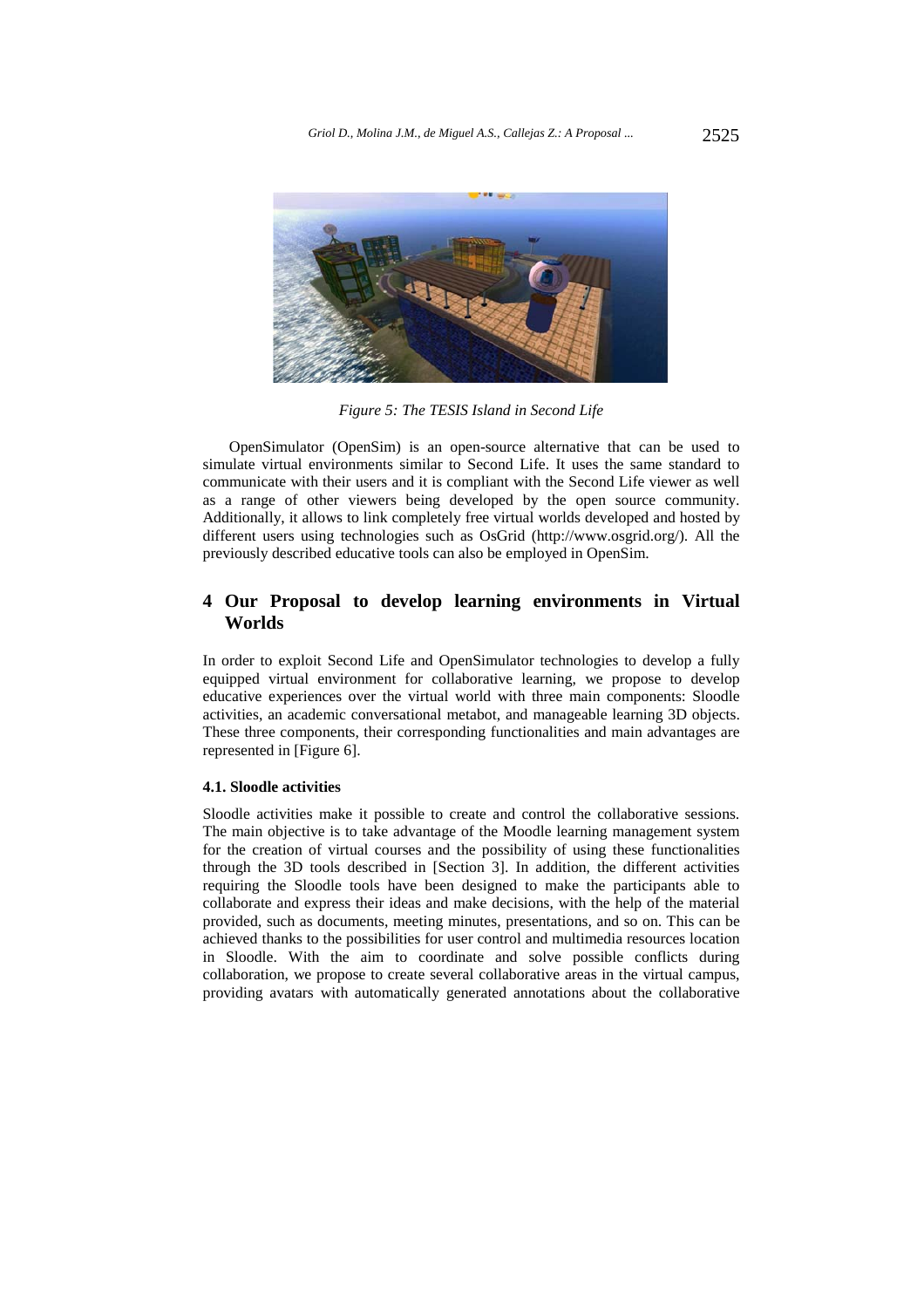activity. This way, the environment enables also to control meetings through interactive ad-hoc developed objects. Each student uses this space to synchronously work with the other members of the team.



*Figure 6: Main components and advantages of our proposal for developing learning environments* 

### **4.2 Conversational metabot**

[Figure 7] shows the new architecture that we have developed for the integration of conversational metabots both in the Second Life and OpenSimulator-based virtual worlds. The conversational agent that governs the metabot is outside the virtual world, using external servers that provide data access, language understanding, dialog management, and speech recognition and synthesis functionalities. The developed conversational metabot makes it possible for the students to have permanent additional support in their study, and helps the teachers to leverage their workload in tasks like academic information providing, as well as automatizing evaluations by posing questionnaires and tests through the metabot.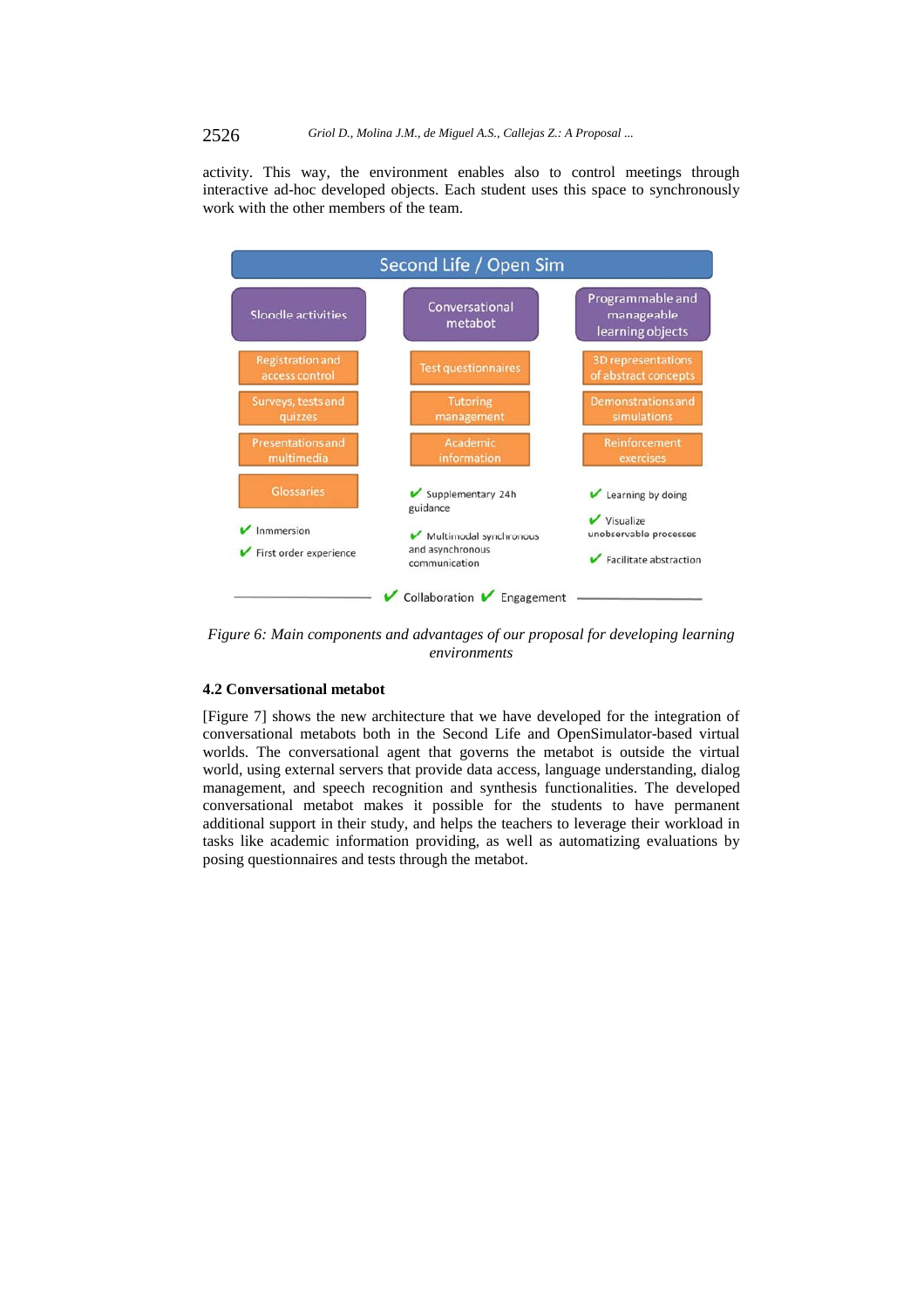

*Figure 7: Architecture defined for the development of conversational metabots for the interaction in virtual worlds* 

Using this architecture user's utterances can be easily recognized, the transcription of these utterances can be transcribed in the chat in Second Life, and the result of the user's query can be communicated using both text and speech modalities.

Speech recognition and synthesis are performed using the Microsoft Speech Application Programming Interface (SAPI), integrated into the Microsoft Windows 7 operating system. We have also integrated modules for semantic understanding and dialog management [Griol et al. 2012b], which are based on speech grammars following the W3C SRGS specification (http://www.w3.org/TR/speech-grammar/) and Voice Extensible Markup Language (VoiceXML) files (http://www.w3.org/TR/voicexml20/), the standard defined by the W3C for speech access to Internet information and services. VoiceXML files are specified as conversational finite state machines in which users are in a conversational state, or dialog, at a time. Each dialog determines the next dialog to transit by means of URIs. Execution is terminated when a dialog does not specify a successor, or if it has an element that explicitly exits the conversation.

The speech signal provided by the text to speech synthesizer is captured and transmitted to the voice server module in Second Life (SLVoice) using code developed in Visual C#. NET and the SpeechLib library. This module is external to the client program used to display the virtual world and is based on the Vivox technology, which uses the RTP, SIP, OpenAL, TinyXPath, OpenSSL and libcurl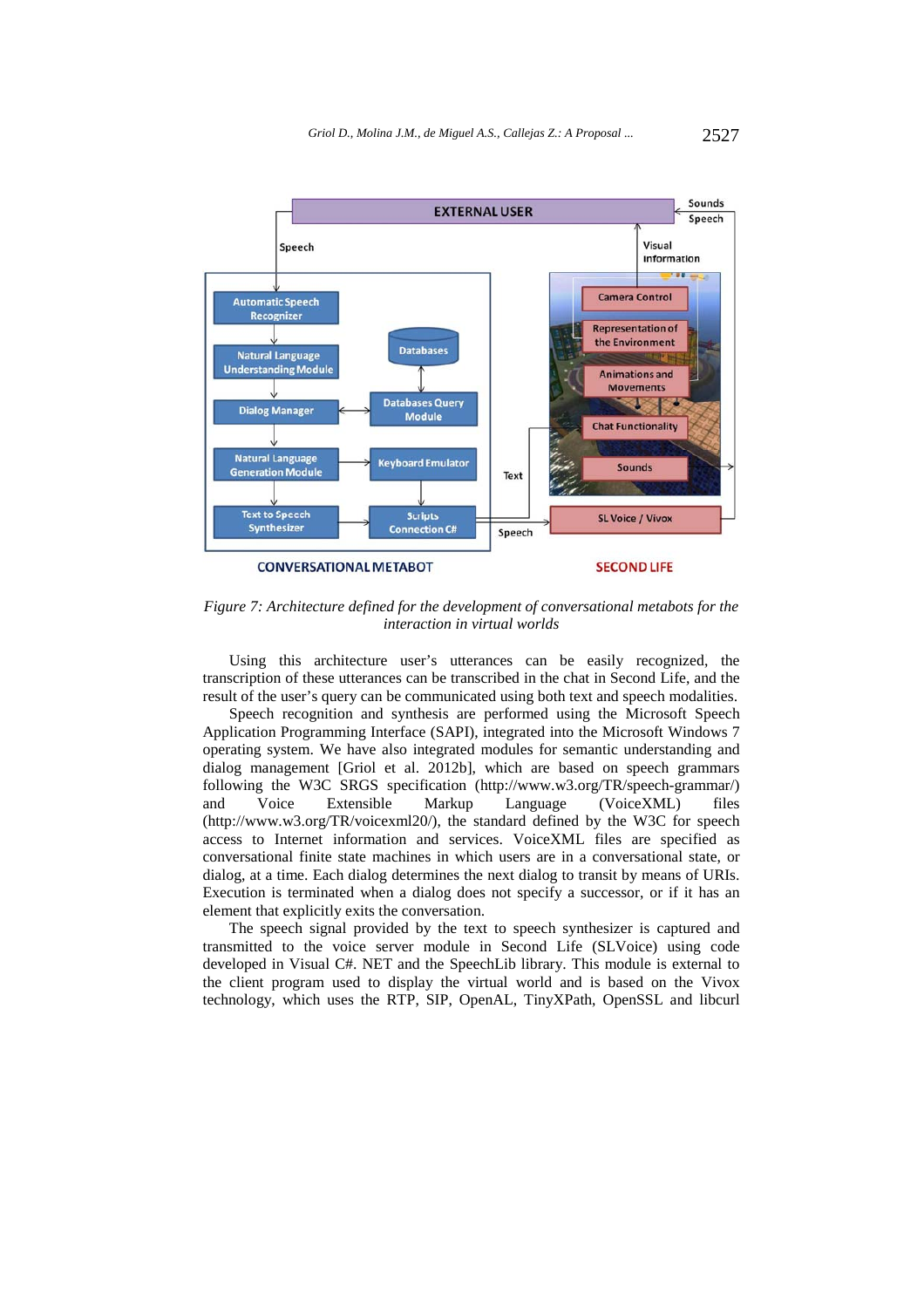protocols to transmit voice data. We also use the *lipsynch* utility provided by Second Life to synchronize the voice signal with the lip movements of the avatar. To enable the interaction with the conversational in Spanish using the chat in Second Life, we have integrated synthetic voices developed by Loquendo TTS (http://www.loquendo.com/).

In addition, we have integrated a keyboard emulator that allows the transmission of the text transcription generated by the conversational avatar directly to the chat in Second Life. The system connection with the virtual world is carried out using the libOpenMetaverse library. This .Net library, based on the Client /Server paradigm, allows accessing and creating three-dimensional virtual worlds, and it is used to communicate with servers that control the virtual world of Second Life.

#### **4.3 Manageable learning objects**

Manageable learning objects can be constructed and placed in the environment to be manipulated by the students in order to clarify abstract concepts and allow them to "learn by doing". Our proposal is to use the Linden Scripting Language (LSL) [Rymaszewski et al 2008], to create objects that react to the user inputs by changing their properties (position, volume, color, name, description, owner, etc.) or specific behavior. LSL is a language oriented to state machines that allows controlling primitives, objects, and avatars by both physical events (touch, collide, listen) and logical events (temporizer, sensors). LSL includes a set of built-in functions, events and states definition and handling, different types and operators, and structures for flow control (http://wiki.secondlife.com/wiki/LSL\_Portal). Before their usage, the 3D objects are designed, developed and stored in the metabot's inventory. The *llRezAtRoot* function allows extracting the object and places it in SL. Then, the objects wait for commands that activate them and modify their behavior.

## **5 Experiences with the Learning Environment developed for Second Life**

In this section we describe our experience developing a learning environment following the guidelines proposed in [Section 4]. We have used SL for creating a virtual learning environment supporting synchronous and collaborative learning at the Computer Science Department of the Carlos III University of Madrid. In particular, we present the different activities we have designed and how we have extended SL through the design of ad-hoc objects to enhance collaborative learning in small groups, provide speech interaction with metabots, and integrate SL with Sloodle for managing collaborative sessions and multimedia contents.

The proposed SL environment has been structured considering the pedagogical requirements for different subjects and includes different kinds of proposed activities: activities using the different tools provided by Sloodle, collaborative activities to construct different structures with LSL script, and debates, reinforcement exercises and tutoring using an automatic avatar providing speech interaction.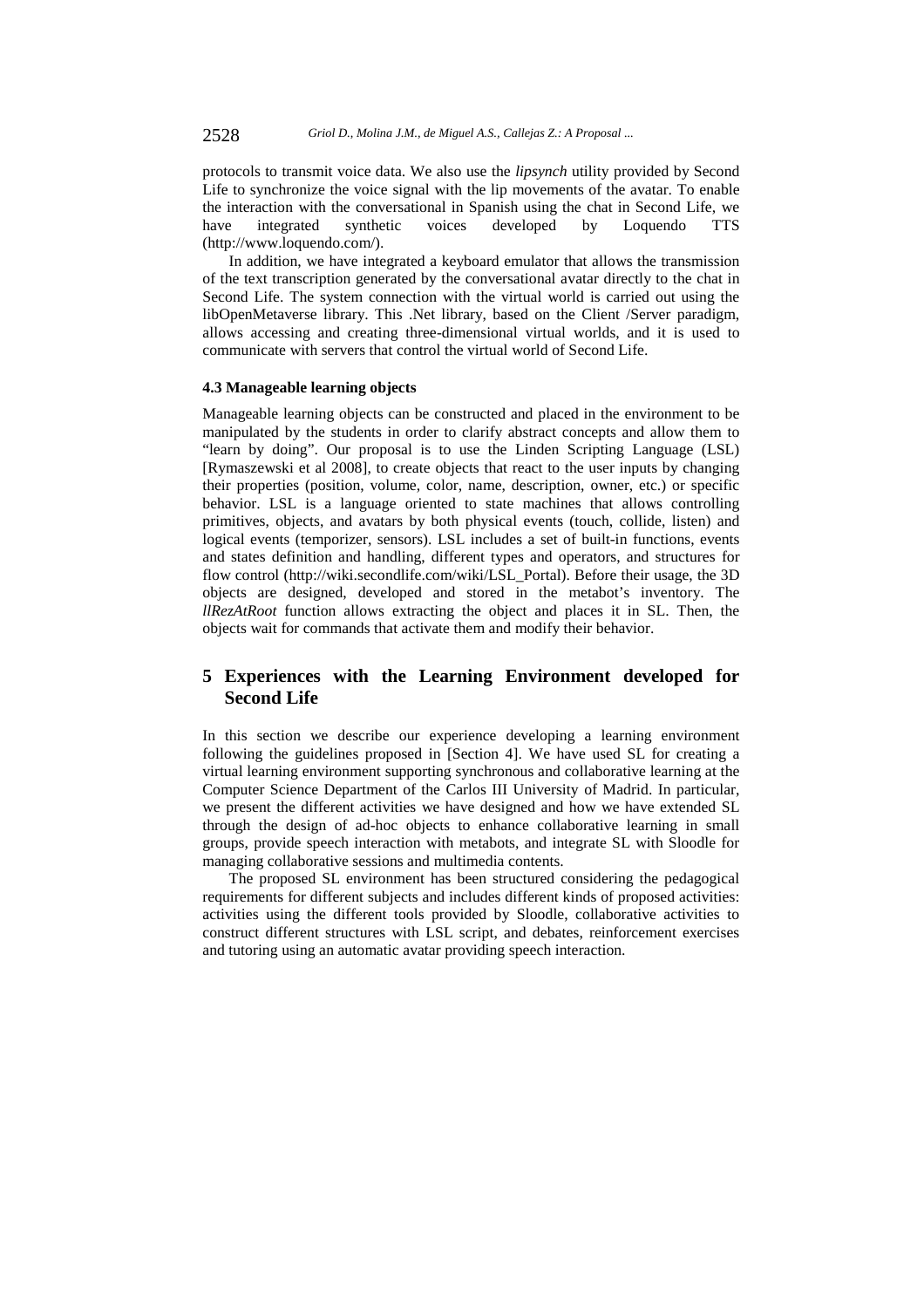#### **5.1. Sloodle activities**

With regard to the course management, the utilities *RegEnrol\_Booth, Login Zone*, *Password Reset*, *Access Ckecker* and *Access Checker Door* were employed to carry out the registration in the course and grant access to it only for registered students and lecturers. Several opinion surveys were developed with the *Choice Horizontal* tool in order to gather the opinion of the students about different aspects of the course.

With respect to the contents of the course, the *Presenters tool* was used to project multimedia presentations from the files available in the Moodle (PDF files, videos and images related to the subject). This component exploits Moodle to store and organize contents and control a streaming server to provide multimedia content through the QuickTimeTM player embedded in the SL client.

Group activities were developed with the main objective to complete glossaries by means of the *MetaGloss* tool, incorporating both concepts and definitions of the contents of each lesson, and the *PrimDrop* tool was used for the students to submit their assignments and the *Vending Machine* to provide resources to the students.

A total of 110 activities were designed combining the functionalities provided by the Moodle server at our university (Aula Global 2, https://aulaglobal2.uc3m.es/) and the corresponding placing and interaction in the virtual world by means of the Sloodle tools. [Figure 8] shows different images corresponding to the integration of the Sloodle tools to create the educative virtual environment. The Language Processors and Formal Languages and Automata Theory courses of the Computer Science Degree at the Carlos III University of Madrid were selected for the experience. These subjects cover theoretical and practical contents about Finite Automata, Push-Down Automata, Turing Machines, and the design and analysis of programming languages. For the generation of the different questions and practical cases for the subject, we considered the following types of exercises:

- Questions concerning theoretical contents as a review of methodologies and concepts (e.g., what is a grammar?, what is the difference between a language and a grammar?, which abstract machine recognizes Type-2 languages?, what is a token?, which are the main modules that make up a compiler? which are the main methodologies studied to develop a syntax analyzer?);
- Connection with programs (like the Flex lexical analyzer generator (http://flex.sourceforge.net/), the Yacc parser generator (http://flex.sourceforge.net/), the Yacc parser generator (http://sourceforge.net/projects/byacc/), and the JFLAP software (http://www.jflap.org/) for experimenting with formal languages topics). These programs were used to propose students to deal with practical implementations and provide them with code execution (e.g., construct a deterministic finite state automaton to recognize a specific language, define regular expressions to detect identifiers and numbers in a specific programming language, write a parsing grammar to detect valid if-then-else statements);
- Practical cases proposed to the student to obtain conclusions about the appropriate processes for resolve specific problems (detect reserved words in a text by means of regular expressions, develop a practical compiler given the requirements of a simple programming language, test the application of the SLR(1) technique to parse a given input statement, apply the described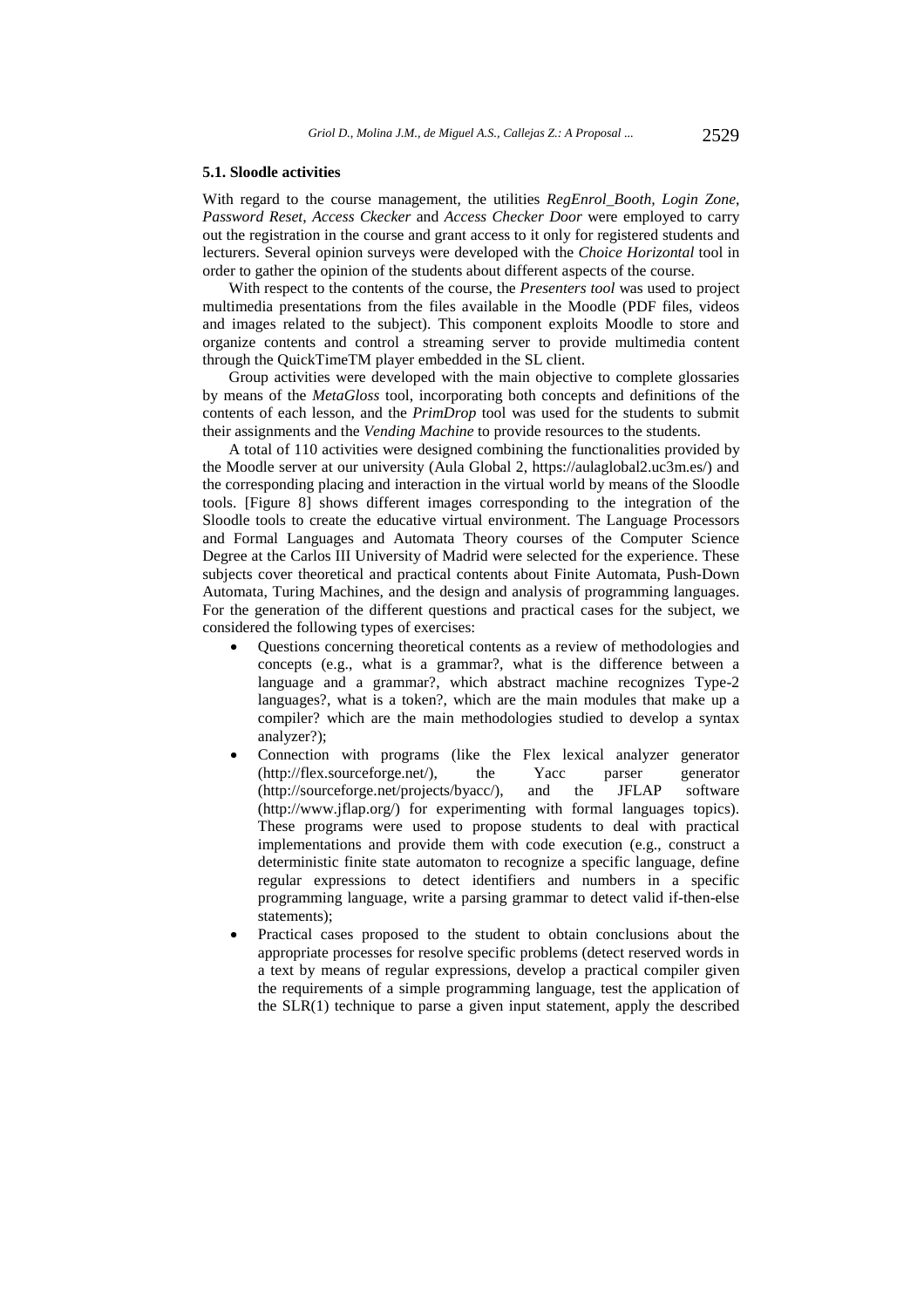optimization techniques to reduce the cost execution of a specific programming code).



*Figure 8: Integration of the Sloodle tools to create our educative virtual environment* 

#### **5.2 Conversational metabot**

Following the proposal described in [Section 4], we have developed a conversational metabot [see Figure 9] that facilitates two main purposes: provide academic information and carry out test and questionnaires.



*Figure 9: Conversational metabot (left) developed to interact in virtual worlds* 

For the first task, the functionalities are based on a previously developed dialog system that worked over the telephone [Callejas and López-Cózar 2008]. We defined a semantic representation in which one or more concepts represent the intention of the utterance, and a sequence of attribute-value pairs contains the information about the values given by the user. In the case of user turns, we defined four concepts related to the different queries that the user can perform to the system (*Subjects*, *Lecturers*, *Doctoral studies*, *Registration*), three task-independent concepts (*Affirmation*, *Negation*, and *Not-Understood*), and eight attributes (*Subject-Name*, *Degree*, *Group-*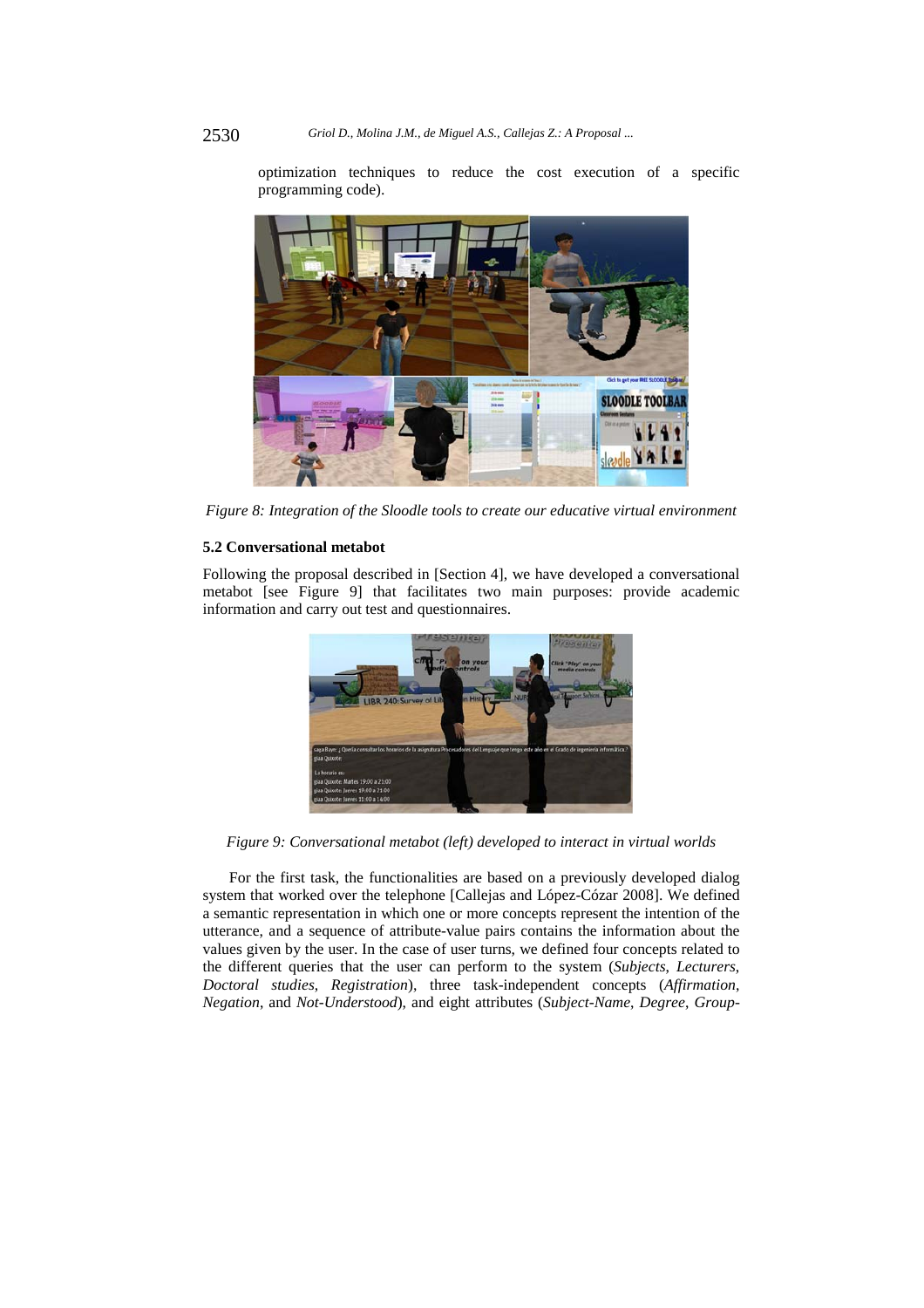*Name*, *Subject-Type*, *Lecturer-Name*, *Program-Name*, *Semester*, and *Deadline*). An example of the semantic interpretation of an input sentence is shown below:

**User Turn**: *I want to know information about the subject Language Processors of Computer Science*. **Semantic Representation:**  (*Subject*) *Subject-Name*: Language Processors *Degree*: Computer Science

The labeling of the system turns is similar to the labeling defined for the user turns. A total of 30 task-dependent concepts were defined:

- Task-independent concepts (*Affirmation*, *Negation*, *Not-Understood*, *New-Query*, *Opening*, and *Closing*).
- Concepts used to inform the user about the result of a specific query (*Subjects*, *Lecturers*, *Doctoral-Studies*, and *Registration*).
- Concepts defined to require the user the attributes that are necessary for a specific query (*Subject-Name*, *Degree*, *Group-Name*, *Subject-Type, Lecturer-Name*, *Program-Name*, *Semester*, and *Deadline*).
- Concepts used for the confirmation of concepts (*Confirmation-Subject*, *Confirmation-Lecturers*, *Confirmation-DoctoralStudies*, *Confirmation-Registration*) and attributes (*Confirmation-SubjectName*, *Confirmation-Degree*, *Confirmation-GroupName*, *Confirmation-SubjectType*, *Confirmation-LecturerName*, *Confirmation-ProgramName*, *Confirmation-Semester*, and *Confirmation-Deadline*).

A set of 150 dialogs was acquired with the conversational metabot by means of its interaction with students and professors of our university. [Figure 10] shows an example of a dialog extracted from this corpus and translated from Spanish to English. Turns with S refer to system turns, and turns with U refer to user turns.

| <b>S<sub>1</sub></b> : Hi! You can ask me for information about subjects, lecturers, doctoral studies and |
|-----------------------------------------------------------------------------------------------------------|
| registrations.                                                                                            |
| $U_1$ : I want to know information about subjects in Computer Science.                                    |
| $S_2$ : Which subject do you want to consult?                                                             |
| $U_2$ : Language Processors.                                                                              |
| <b>S<sub>3</sub>:</b> What do you want to know about Language Processors?                                 |
| $U_3$ : Can you tell me about the schedules of Group D?                                                   |
| $S_4$ : The schedule of the Group D of Language Processors is: Monday 9:00-11:00,                         |
| Wednesday 11:00-13:00. Anything else?                                                                     |
| $U_4$ : Can you tell me the name of the lecturer?                                                         |
| <b>S<sub>5</sub>:</b> The lecturer of the Group D of Language Processors is: David Griol. Anything else?  |
| $U5$ : No, thank you.                                                                                     |
| $S_6$ : Bye!                                                                                              |

*Figure 10: Example of a dialog acquired with the conversational metabot*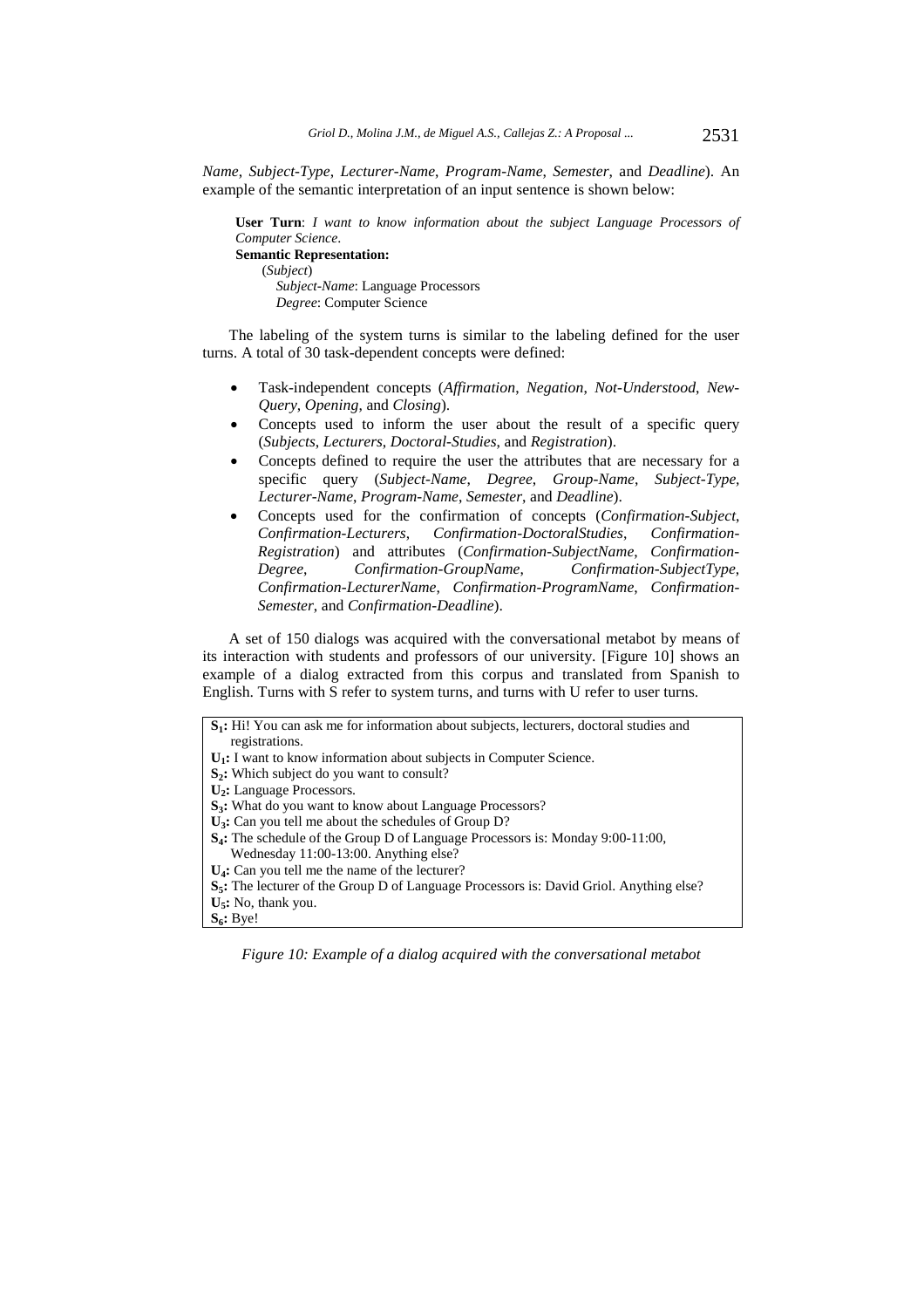The second task of the metabot was to interact with the students by presenting them a set of test questionnaires about the described subjects, including questions concerning theoretical contents as a review of methodologies and concepts. A total of 150 questionnaires were implemented using the different tools previously described for Sloodle: *Presenters*, *Quiz Chair*, *Quiz Pile On*, *Choice Horizontal*, and *PrimDrop*. The different questions were implemented by means of VoiceXML files. Each VoiceXML file corresponds to a specific question, includes an initial grammar, manages help events, and deliveries the student's answer to the Language Understanding module in the conversational agent.

#### **5.3 Manageable learning objects**

Based in other works such as [De Gasperis et al. 2011], we developed a collection of practical activities for the development and programming of abstract entities (Finite Automata, Push-down Automata, Turing Machines) and algorithms (bottom-up syntax analysis, grammar definition and usage). The main objective was to take advantage of the graphical possibilities of the virtual worlds to clarify complex concepts that students usually find difficult to understand due to their high level of abstraction. This way, graphical simulation can be useful to illustrate their behavior and facilitate the student learning fostering group work to collaboratively build knowledge in order to reach common predefined objectives.

One of the practices consisted in the implementation of a virtual simulator of a simplified Turing Machine. The system simulates a finite state machine with a single reading header and a single tape from which bits are read sequentially one after the other. The input to the system is contained in a text file, which also contains the machine transition function. The developed Turing Machine shows step by step the intermediate values until the analysis is completed.

Internally, the simulator is also a finite state machine that includes four states and the events raise the transition from one to the other. At the beginning of the simulation, the machine is in a predefined state. If the avatar offers the notecard to the machine, it accesses an initial state in which it starts analyzing the inputs. At this point, the machine is listening in the control channel for a signal from one of the buttons: run or debug. When a signal arrives from any of these objects, the simulator starts working. When the simulator stops reading, it gets into a sleepy mode in which it stays during a time interval to allow the user to read the final state of the simulation, after which the simulator detects the timeout and starts with the initial values.

[Figure 11] shows different images that illustrate important aspects of our proposal. The first image (top-left corner) shows one of the panels of the Scratch tool, which is employed to assign functionalities and activate behaviors to the objects placed in the virtual world, as was described in [Section 3]. Thanks to this tool, the students can access to the actions list and develop scripts in LSL with the help of an assistant. The second image (top-right corner) shows several students paying attention to the instructions of the work they must develop and accessing the resources of the subjects using the Sloodle Presenter utility, while they can also interact with the automatic bot, which is the avatar dressed in black in the image. In the bottom-left image there is a student moving around in the virtual world to enter the workspace of a subject, while the bottom-center image shows the initial materials that the students used to carry out one of the proposed activities. Finally, the bottom-right image shows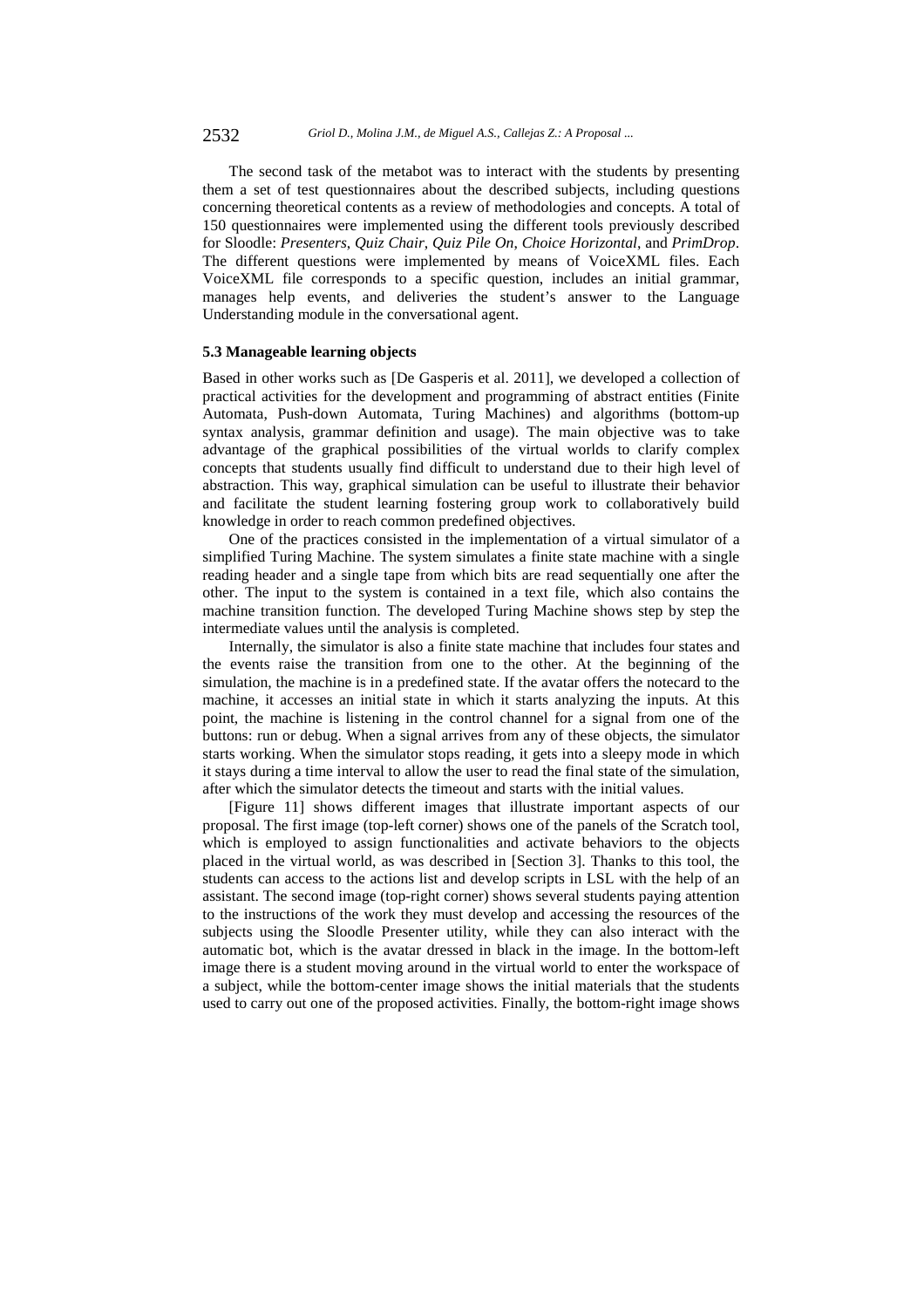several students interacting with a set of objects described previously in [Section 3], with the objective to develop an essay about one of the units of the subject.



*Figure 11. Activities designed with the LSL programming language* 

## **6 Evaluation of the Experience**

The participants in the experiment were 56 students attending to the described courses of the Computer Science Degree at the Carlos III University of Madrid. Each student had at his/her disposal a computer and was invited to interact with the other students and with the teacher through the virtual world.

Before the lectures started, the tutors guided the students through the virtual campus and provided them with a little training session on the available communication features and avatar basic movements. The students had a basic knowledge of 2D computer graphics, and image and video editing.

The teacher gave the initial lectures in a virtual classroom of the virtual campus. To perform collaborative sessions the students were aggregated in small groups of 2 or 3 members, each of which had at its disposal a separate environment where it was possible to discuss, visualize and record information. The conversations and decisions were automatically saved for later references in a database using the Moodle plug-in.

We have carried out a subjective evaluation through an opinion survey based on the evaluation methodologies for educative virtual environments proposed in [De Lucia et al. 2009], which were adapted from [Witmer and Singer 1998] and [Kreijns et al. 2007]. Three main aspects have been evaluated: perception of presence, communication and perceived sociability, and specific evaluation of the virtual environment. The questionnaire is shown in the [Appendix] at the end of this document. The responses to the questionnaire were measured on a five-point Likert scale ranging from 1 (for nothing/strongly disagree) to 5 (very much/strongly agree).

The questionnaire results corresponding to the perception of presence are summarized in [Table 1]. As can be observed, the presence perception of the students was very high. The CF values reveal that the user perceived a good sense of control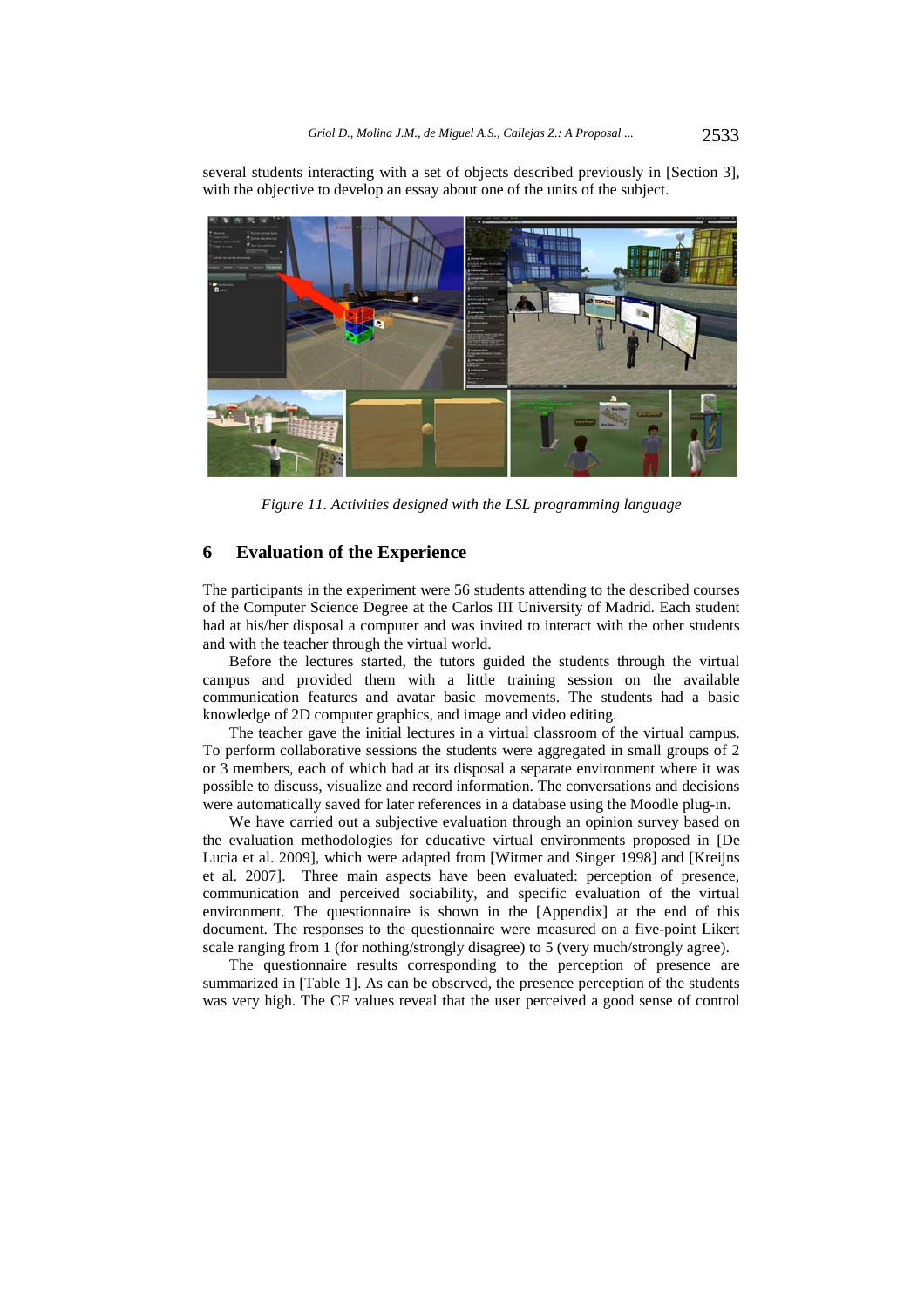2534 *Griol D., Molina J.M., de Miguel A.S., Callejas Z.: A Proposal ...*

on the environment and proposed activities, as the median of all questionnaire items is 3.7. Similar results have been obtained for SF and DF, even if with the dispersion was higher.

|                       | Total | <b>Scaled</b> | Factors |     |     |     |  |  |
|-----------------------|-------|---------------|---------|-----|-----|-----|--|--|
|                       |       |               | СF      | SF  | DF  | RF  |  |  |
| Mean Score            | 117.2 |               | 3.9     | 3.7 | 3.9 | 3.4 |  |  |
| <b>Std. Deviation</b> | 9.8   |               | 0.5     |     | 0.8 | 0.6 |  |  |
| Maximum value         | 147.0 | 4.6           |         |     |     |     |  |  |
| Minimum Value         | 89    | 2.8           |         |     |     |     |  |  |

#### *Table 1. Results related to the perception of presence*

[Table 2] shows the results of the communication, awareness, and perceived sociability questions. Also in this case, the median is high, but higher data variability denotes a heterogeneous perception of the communication features. A deeper analysis confirmed that the lower average score was obtained by the last question, which is the question concerning the avatar gestures. This indicates the students had some difficulties in communicating by using the avatar gestures. On the whole, students felt the offered communication appropriate to favor discussion with others and speech communication improved the interaction with other students. Let us note that, even if the median is 3.9, a very good result, there were some negative judgments by users who found it more difficult to figure out what was happening at some moments.

|                | COM |  |
|----------------|-----|--|
| Mean Score     |     |  |
| Std. Deviation |     |  |
| Maximum value  |     |  |
| Minimum Value  |     |  |

*Table 2: Results related to communication, awareness and perceived sociability* 

In [Table 3] we summarize the results corresponding to the evaluation of the virtual environment and the results concerning the additional questions referring to the perception of learning and global satisfaction. As can be observed, the mean of all the items of this category is high (4.5) and the low standard deviation indicates that most subjects agreed in assigning a very positive score to he activities in the virtual environment and were satisfied with the experience.

|                       | Virtual Environment | Learning | <i>Satisfaction</i> |
|-----------------------|---------------------|----------|---------------------|
| Mean Score            |                     |          |                     |
| <b>Std. Deviation</b> |                     |          |                     |
| Maximum value         |                     |          |                     |
| Minimum Value         |                     |          |                     |

*Table 3: Results related to the virtual environment*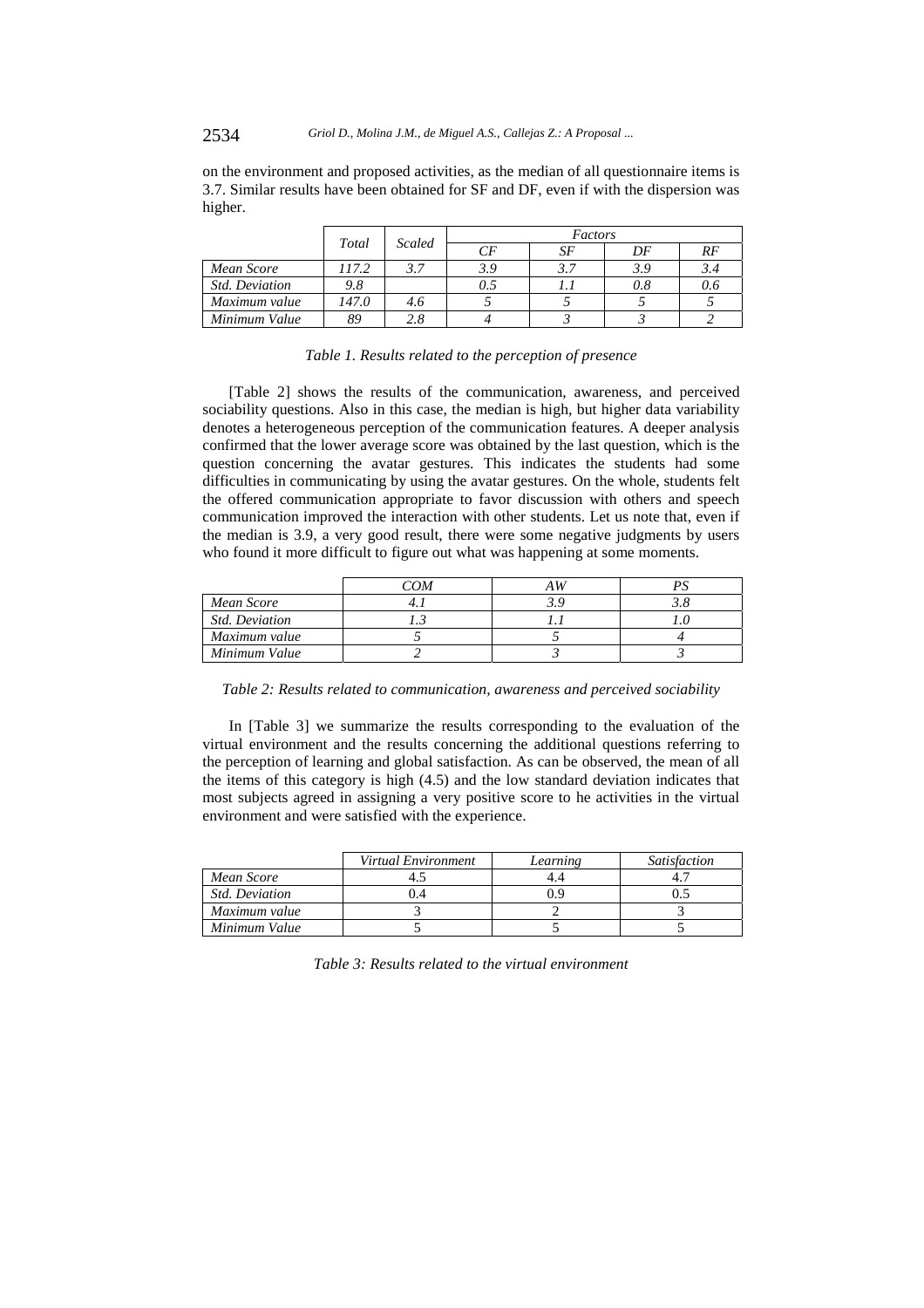We have also completed an objective evaluation of the conversational metabot considering the following statistical measures:

- 1. Dialog success rate (*Success Rate*). This is the percentage of successfully completed dialogs in which the metabot provides the correct information to each one of the required questions.
- 2. Average number of turns per dialog (*nT*).
- 3. Confirmation rate (*Confirmation Rate*). It was computed as the ratio between the number of explicit confirmations turns (*nCT*) and the number of turns in the dialog (*nCT*/*nT*).
- 4. Average number of corrected errors per dialog (*nCE*). This is the average of errors detected and corrected by the dialog manager of the conversational metabot. We have considered only those errors that modify the values of the attributes and that could cause the failure of the dialog.
- 5. Average number of uncorrected errors per dialog (*nNCE*). This is the average of errors not corrected by the dialog manager. Again, only errors that modify the values of the attributes are considered.
- 6. Error correction rate (*ECR*). The percentage of corrected errors, computed as *nCE*/ (*nCE + nNCE*).

The results presented in [Table 4] for the described 150 dialogs show that the developed conversational metabot could interact correctly with the users in most cases, achieving a success rate of 94%. The dialog success depends on whether the system provides the correct data for every query required by the user. The analysis of the main problems detected in the acquired dialogs shows that, in some cases, the system did not detect that the user wanted to finish the dialog. A second problem was related to the introduction of data with a high confidence value due to errors generated by the automatic speech recognizer that were not detected. However, the evaluation confirms a good operation of the approach since the information is correctly provided by the metabot in the majority of cases, as it is also shown in the value of the error correction rate.

|                | Success Rate | nT   | <b>Confirmation Rate</b> | ECR | nCE  | nNCE |
|----------------|--------------|------|--------------------------|-----|------|------|
| Conversational | 94%          | 11.6 | 28%                      | 93% | 0.89 | 0.06 |
| Metabot        |              |      |                          |     |      |      |

*Table 4: Results of the objective evaluation of the conversational metabot* 

In addition, we have completed an evaluation of the conversational metabot based on questionnaire to assess the students' subjective opinion about the metabot performance. The questionnaire had 10 questions and the answers were placed in the 5-points Likert scale: i) Q1: State on a scale from 1 to 5 your previous knowledge about new technologies for information access; ii) Q2: State on a scale from 1 to 5 your previous experience with virtual worlds like Second Life; iii) Q3: How well did the metabot understand you?; iv) Q4: How well did you understand the messages generated by the metabot?; v) Q5: Was it easy for you to get the requested information?; vi) Q6: Was the interaction rate adequate?; vii) Q7: Was it easy for you to correct the metabot errors?; viii) Q8: Were you sure about what to say to the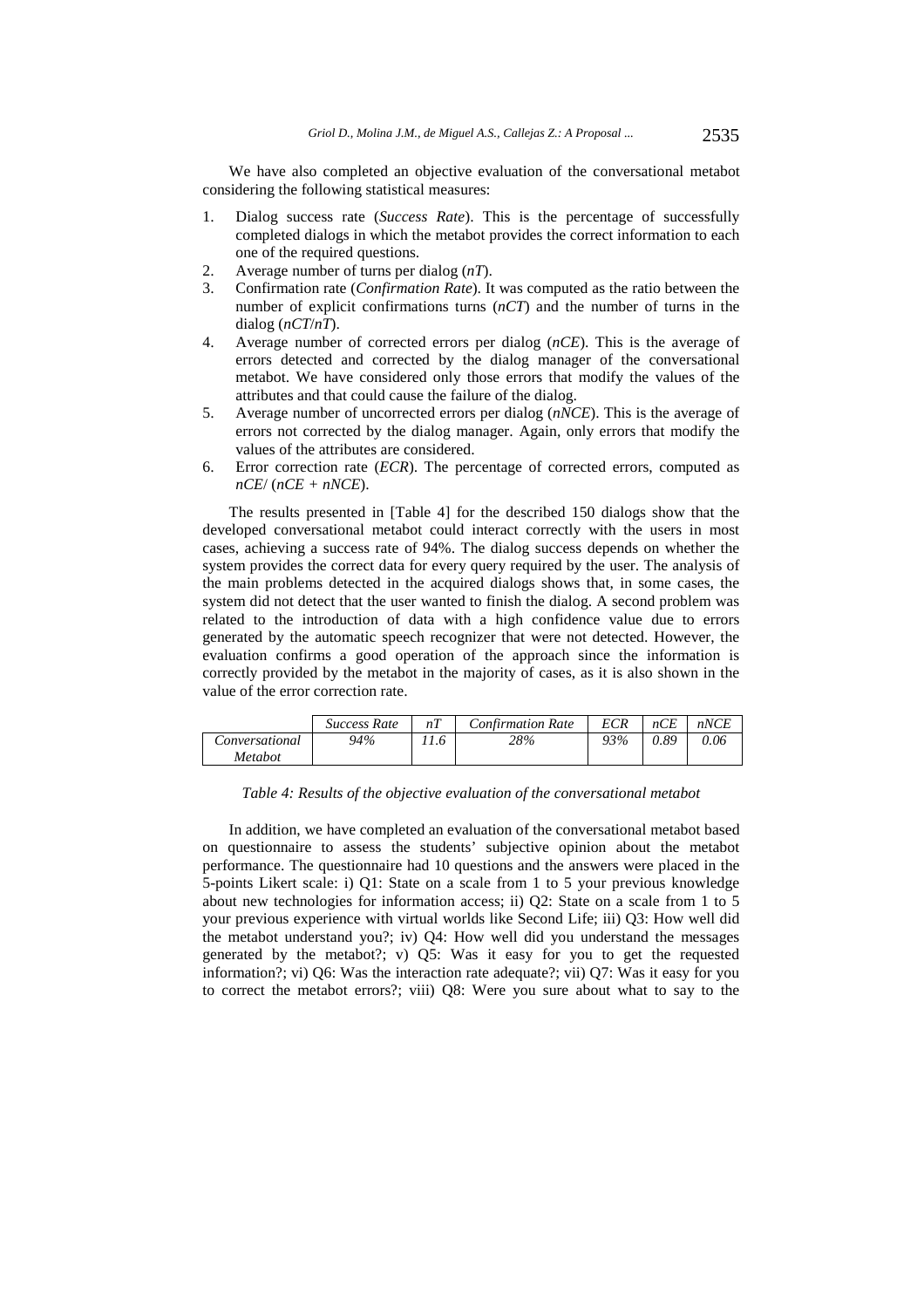2536 *Griol D., Molina J.M., de Miguel A.S., Callejas Z.: A Proposal ...*

system at every moment?; ix) Q9: Do you believe the system behaved similarly as a human would do?; x) Q10: In general terms, are you satisfied with the metabot performance?. [Table 5] shows the average, minimal and maximum values for the subjective evaluation.

|                       | QІ  | Q2  | QЗ  | Q4  | Q5  | Q6  | Q7  | Q8  | Q9  | 010 |
|-----------------------|-----|-----|-----|-----|-----|-----|-----|-----|-----|-----|
| Mean Score            | 4.6 | 2.4 | 4.0 | 4.4 | 4.2 | 3.3 | 3.0 | 2.9 | 2.6 | 4.4 |
| Maximum Value         |     |     |     |     |     |     |     |     |     |     |
| Minimal Value         |     |     |     |     |     |     |     |     |     |     |
| <b>Std.</b> Deviation | 0.3 | . 7 | 0.6 | 0.5 | 0.3 | 0.5 |     |     | ن د | 0.6 |

| Table 5: Results of the subjective evaluation of the conversational metabot |
|-----------------------------------------------------------------------------|
|-----------------------------------------------------------------------------|

From the results of the evaluation, it can be observed that students positively evaluated the facility of obtaining the data necessary to complete the exercises and found the interaction rate suitable. The suggestions that they mentioned for the improvement of the system include the correction of system errors and a better clarification of the set of actions expected by the metabot at each time.

Another interesting consideration concerns the correlation between the student background and the rest of scores. We verified that the questionnaire results are not influenced by the sample characteristics: user impressions are positive also when students did not have a previous experience with virtual worlds. For example, students with different backgrounds felt sometimes disoriented. This can be because of the amount of options and tools that they had at their disposal, and for the students who were used to play video games, because they did could not follow a script and thus the outcomes for their actions were not predefined.

When they provided feedback about the global experience, the students were very satisfied, not only because the virtual world facilitated learning but also because it was amusing for them. They highlighted the fact that the use of the virtual environment made them enjoy the subjects and have fun while learning, and that it was easier for them to understand the contents of the subjects, as the virtual activities reinforced the concepts studied in class. They also reported that the activities fostered their abilities to work collaboratively and share ideas with peer students.

Also the teaching staff that participated in the experience reported very positive impressions, even when initially they were reluctant to use virtual worlds. Specially, they highlighted the fact that students seemed to be more engaged in learning, and had a more significant learning when carrying out such a rich variety of activities in the classroom, laboratory and the virtual environment. On the other hand, some of them suggested that it would be desirable to create some repository in which they could share the activities created as well as a description of the experiences.

## **7 Conclusions and future work**

The development of social networks and virtual worlds brings a wide set of opportunities that can be exploited for education purposes, as they provide an enormous range of possibilities for evaluating new learning scenarios in which the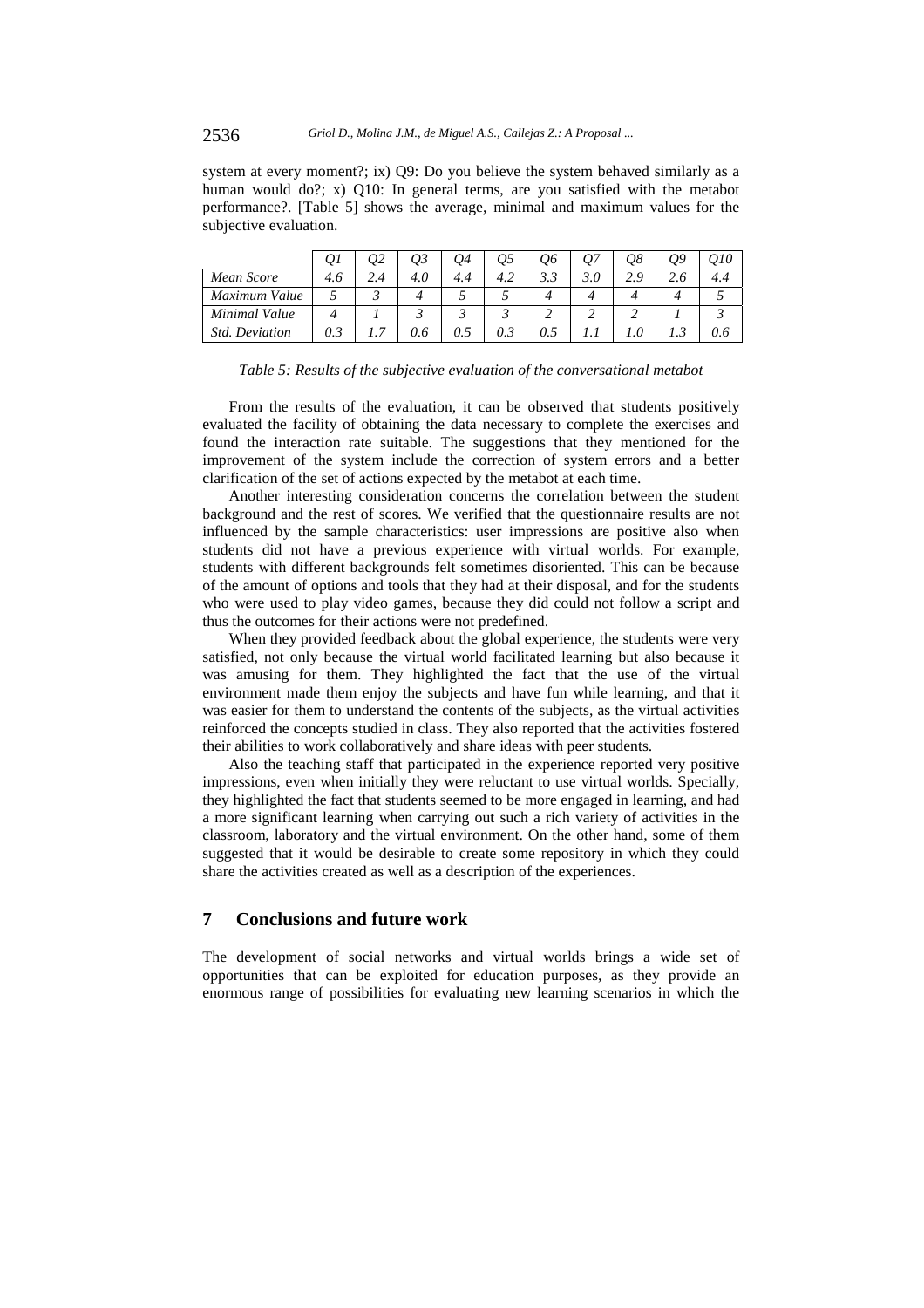students can explore, meet other residents, socialize, participate in individual and group activities, and create and trade virtual objects and services with one another.

In this paper, we have proposed a model to develop such environments over Second Life and OpenSimulator based on the use of the Moodle Learning Management System, the development of programmable objects, and the development of embodied conversational metabots, thus complementing the state-ofthe-art approaches which are usually based solely on visual information. A practical implementation of the model of several Computer Science subjects in our University has been presented and evaluated, obtaining very satisfactory results in terms of presence, commitment, performance and satisfaction.

As a future work we intend to study the differences between the student models generated in this paper and the ones that could be obtained from real interactions in the classroom. This way, we plan to study the similarities and differences in the behavior of the students when influenced by the image of their avatar compared to their usual conversational behavior. Additionally, we want to carry out a more detailed study on the effect of emotional behavior of metabots by integrating an emotion recognizer in the system to improve the communication between the system and the bots and avoid negative emotions that can influence the learning process such as frustration.

 In addition, we are extending the experience during this academic year, including in our study several functionalities to adapt the environment and Sloodle tools taking into account student's specific needs, considering their evolution during the course as one of the main aspects to perform this adaptation. We are also evaluating the benefits of using the Sloodle tools in combination with open-source metaverses like the ones that can be created using OpenSimulator and the OSgrid Project.

### **Acknowledgements**

Research funded by projects CICYT TIN 2011-28620-C02-01, CICYT TEC 2011-28626-C02- 02, CAM CONTEXTS (S2009/TIC-1485), and DPS 2008-07029-C02-02.

#### **References**

[Andrade et al. 2010] Andrade, A., Bagri, A., Zaw, K., Roos, B. A., Ruiz, J. G.: "Avatarmediated training in the delivery of bad news in a virtual world"; Journal of Palliative Medicine, 13, 12 (2010), 1-14.

[Andreas et al. 2010] Andreas, K., Tsiatsos, T., Terzidou, T. Pomportsis, A.:"Fostering collaborative learning in Second Life: Metaphors and affordances"; Computers & Education, 55, 2 (2010), 603-615.

[Anthamatten and Ziegler 2006] Anthamatten, P., Ziegler, S.S: "Teaching Geography with 3-D Visualization Technology"; Journal of Geography, 105, 6 (2006), 231-237.

[Arroyo et al. 2009] Arroyo, A., Serradilla, F., Calvo, O.: "Multimodal agents in Second Life and the new agents of virtual 3D environments"; Proc. IWINAC'09, (2009), 506–516.

[Bailenson et al. 2008] Bailenson, J.N., Yee, N., Blascovich, J., Beall, A.C., Lundblad, N. Jin, M.: "The Use of Immersive Virtual Reality in the Learning Sciences: Digital Transformations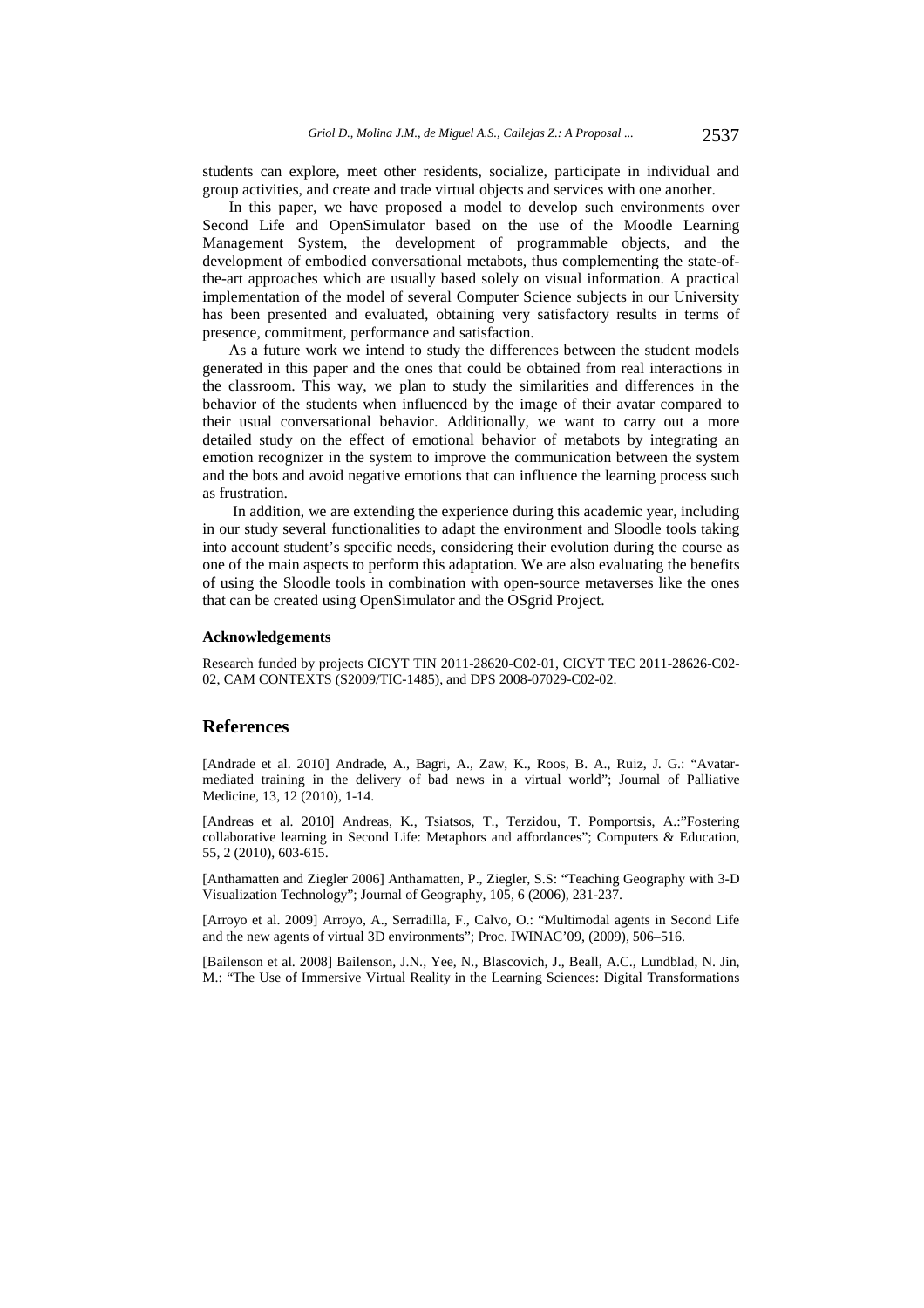of Teachers, Students, and Social Context"; Journal of the Learning Sciences, 17, 1 (2008), 102-141.

[Bailey and Moar 2002] Bailey, F., Moar, M.: "The Vertex Project: Children Creating and Populating 3D Virtual Worlds"; Journal of Art and Design Education, 20, 1 (2001), 19-30.

[Bakas and Mikropoulos 2003] Bakas, C., Mikropoulos, T.: "Design of virtual environments for the comprehension of planetary phenomena based on students' ideas"; International Journal of Science Education, 25, 8 (2003), 949-967.

[Barab et al. 2007] Barab, S., Sadler, T., Heiselt, C., Hickey, D., Zuiker, S.: "Relating Narrative, Inquiry, and Inscriptions: Supporting Consequential Play"; Journal of Science Education and Technology, 16, 1 (2007), 59-82.

[Barkand and Kush 2009] Barkand, J., Kush, J..: "GEARS a 3D Virtual Learning Environment and Virtual Social and Educational World Used in Online Secondary Schools"; Electronic Journal of e-learning, 7, 3 (2009), 215-224.

[Benevenuto et al. 2012] Benevenuto, F., Rodrigues, T., Cha, M., Almeida, V.: "Characterizing user navigation and interactions in online social networks"; Information Sciences, 195, (2012), 1-24.

[Callejas and López-Cózar 2008] Callejas, Z., López-Cózar, R.: "Relations between de-facto criteria in the evaluation of a spoken dialogue system"; Speech Communication, 50, 8-9 (2008), 646-665.

[Cavazza et al. 2010] Cavazza, M., de la Cámara, R.S., Turunen, M.: "How Was Your Day? A Companion ECA"; Proc. AAMAS'10, (2010), 1629–1630.

[De Gasperis et al. 2011] De Gasperis, G., Di Maio, L., Di Mascio, T., Niva, F. "Il Metaverso Open Source: Strumento Didattico per Facoltà Umanistiche"; Proc. Didamatica, (2011), 1-10.

[De Lucia et al. 2009] De Lucia, A., Francese, R., Passero, I., Tortora, G.: "Development and evaluation of a virtual campus on Second Life: The case of SecondDMI"; Computers & Education, 52, (2009), 220–233.

[Ellison and Matthews 2010] Ellison, K., Matthews, C.: "Virtual history: A socially networked pedagogy of Enlightenment"; Educational Research, 52, 3 (2010), 297-307.

[Fryer and Carpenter 2006] Fryer, L., Carpenter, R.: "Bots as Language Learning Tools"; Language Learning and Technology, 10, 3 (2006), 8–14.

[Girvan and Savage 2010] Girvan, C., Savage, T.: "Identifying an appropriate pedagogy for virtual worlds: A Communal Constructivism case study"; Computers & Education, 55, 1 (2010), 342-349.

[Griol et al. 2012a] Griol, D., Molina, J.M.: "Using Virtual Worlds and Sloodle to Develop Educative Applications"; Advances in Intelligent and Soft Computing, 152, International Workshop on Evidence-Based Technology Enhanced Learning, (2012), 99-106.

[Griol et al. 2012b] Griol, D., Molina, J.M., Callejas, Z.: "Bringing together commercial and academic perspectives for the development of intelligent AmI interfaces; Journal of Ambient Intelligence and Smart Environments, In Press (2012).

[Griol et al. 2008] Griol, D., Hurtado, L., Segarra, E., Sanchis, E.:"A Statistical Approach to Spoken Dialog Systems Design and Evaluation"; Speech Communication, 50, 8–9 (2008), 666– 682.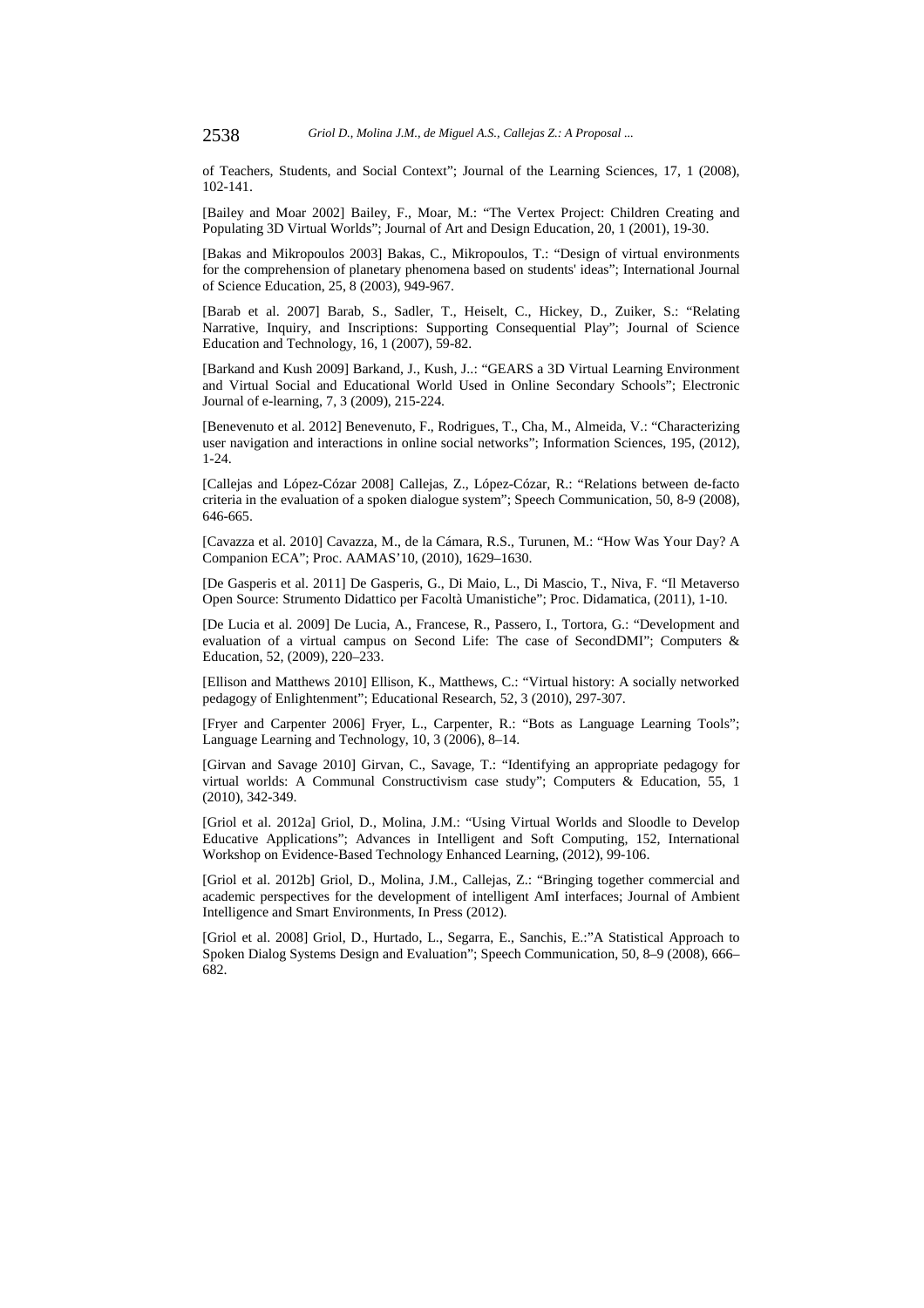[Jarmon et al. 2009] Jarmon, L., Traphagan, T., Mayrath, M., Trivedi, A.: "Virtual world teaching, experiential learning, and assessment: An interdisciplinary communication course in Second Life"; Computers & Education, 53, 1 (2009), 169-182.

[Jauregi et al. 2011] Jauregi, K., Canto, Graaff, R., Koenraad, T., Moonen, M..: "Verbal interaction in Second Life: towards a pedagogic framework for task design"; Computer Assisted Language Learning Journal, 24, 1 (2011), 77-101.

[Kanematsu et al. 2010] Kanematsu, H., Fukumura, Y., Barry, D.M., Sohn, S.Y.,Taguchi, R.: "Multilingual discussion in metaverse among students from the USA, Korea and Japan"; Lecture Notes in Computer Science, 6279, (2010), 200-209.

[Kerly et al. 2008] Kerly, A., Ellis, R., Bull, S.: "Conversational Agents in E-Learning"; Proc. of AI'08, (2008), 169–182.

[Ketelhut et al. 2007] Ketelhut, D. J., Dede, C., Clarke, J., Nelson, B., Bowman, C.: "Studying situated learning in a multi-user virtual environment". In E. Baker, J. Dickieson, W. Wulfeck & H. O'Neil (Eds.), Assessment of problem solving using simulations*.* Lawrence Erlbaum Associates, (2007).

[Kreijns et al. 2007] Kreijns, K., Kirschner, P. A., Jochems, W., van Buuren, H.: "Measuring perceived sociability of computer-supported collaborative learning environments"; Computers and Education, 49, (2007), 176–192.

[Lee et al. 2010] Lee, E.A.-L., Wong, K.W., Fung, C.C.: "How does desktop virtual reality enhance learning outcomes? A structural equation modeling approach"; Computers & Education, 55, 4 (2010), 1424-1442.

[Ligorio and Trimpe 2000] Ligorio, M. B., Talamo, A., Simons, R.S.: "Euroland: a virtual world fostering collaborative learning at a distance"; Proc. First Research Workshop of EDEN Research and Innovation in Open and Distance Learning, (2000).

[Limniou et al. 2008] Limniou, M., Roberts, D., Papadopoulos, N.: "Full immersive virtual environment CAVETM in chemistry education"; Computers & Education, 51, 2 (2008), 584- 593.

[López-Cózar and Araki 2005] López-Cózar, R., Araki, M.: "Spoken, Multilingual and Multimodal Dialogue Systems: Development and Assessment"; Wiley, (2005).

[Lucia et al. 2009] Lucia, A.D., Francese, R., Passero, I., Tortora, G.: "Development and evaluation of a virtual campus on Second Life: The case of SecondDMI"; Computers & Education 52, 1 (2009), 220–233.

[McTear 2004] McTear, M. F.: "Spoken dialogue technology. Toward the conversational user interface"; Springer, (2004).

[Mikropoulos and Natsis 11] Mikropoulos, T.A. & Natsis, A. (2011). Educational virtual environments: A ten-year review of empirical research (1999-2009); Computers & Education, 56(3), 769 – 780.

[Park 2010] Park, H.: "The effect of activities in virtual worlds as a communication environment to understand each other"; Journal of Cyber Therapy and Rehabilitation, 3, 1 (2010), 71-82.

[Perry and Bulatov 2010] Perry, S.J., Bulatov, I.: "The influence of new tools in Virtual Learning Environments on the teaching and learning process in chemical engineering"; Chemical Engineering Transactions, 21, (2010), 1051-1056.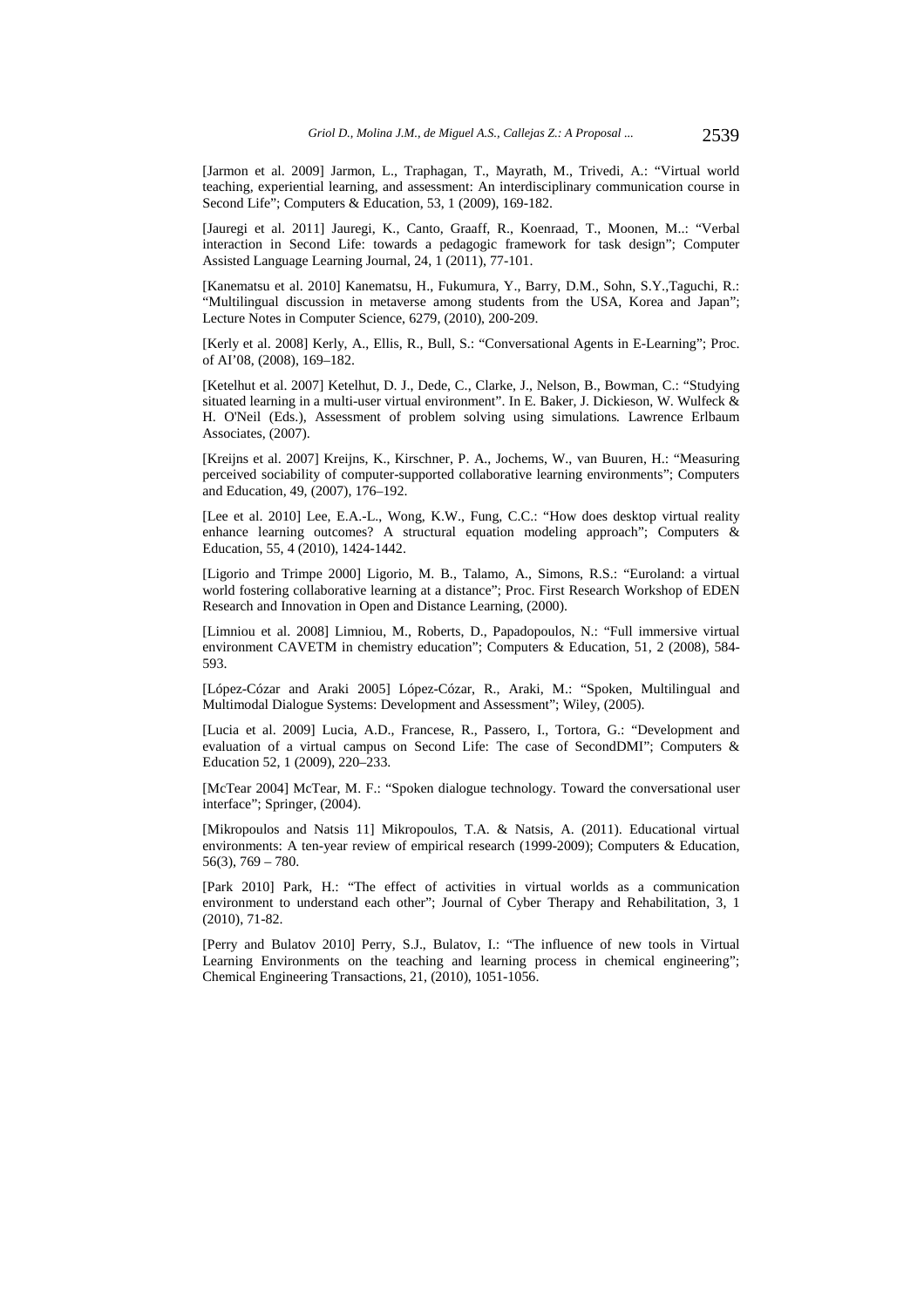[Petrakou 2010] Petrakou, A.: "Interacting through avatars: Virtual worlds as a context for online education"; Computers & Education, 54, 4 (2010), 1020–1027.

[Pon-Barry et al. 2006] Pon-Barry, H., Schultz, K., Bratt, E.O., Clark, B., Peters, S.: "Responding to student uncertainty in spoken tutorial dialogue systems"; International Journal of Artificial Intelligence in Education, 16, (2006), 171–194.

[Rico et al. 2009] Rico, M., Camacho, D., Alamán, X., Pulido, E.: "A High School Educational Platform based on Virtual Worlds"; Proc. 2<sup>nd</sup> Workshop on Methods and Cases in Computing Education, (2009), 46-51.

[Rymaszewski et al 2008] Rymaszewski, M., Au, W.J., Ondrejka, C., Platel, R., Van gorden, S., Cézanne, J., Cézanne, P., Batstone-Cunningham, B., Krotoski, A., Trollop, C., Rossignol, J.: "Second Life: The Official Guide"; Sybex, (2008).

[Santoveña and Feliz 2010] Santoveña, S., Feliz, T.: "El Proyecto Added Value of Teaching in a Virtual World (AVATAR)"; Didáctica, innovación y multimedia, 18, (2010), 1-9.

[Schank 2002] Schank, R. C.: "Designing World-Class E-learning: How IBM, GE, Harvard Business School and Columbia University Are Succeeding at e-learning"; McGraw-Hill, (2002).

[Vaquero et al. 2006] Vaquero, C., Saz, O., Lleida, E., Marcos, J., Canalís, C.: "VOCALIZA: An application for computer-aided speech therapy in Spanish language"; Proc. IV Jornadas en Tecnología del Habla, (2006), 321–326.

[Wang et al. 2007] Wang, Y., Wang, W., Huang, C.: "Enhanced Semantic Question Answering System for e-Learning Environment"; Proc of AINAW'07, (2007), 1023–1028.

[Winn et al. 2006] Winn, W., Stahr, F., Sarason, C., Fruland, R., Oppenheimer, P. Lee, Y.-L.: "Learning oceanography from a computer simulation compared with direct experience at sea"; Journal of Research in Science Teaching, 43, 1 (2006), 25-42.

[Witmer and Singer 1998] Witmer, B.G., Singer, M.J.: "Measuring presence in virtual environments: A presence questionnaire"; Presence: Teleoperators and Virtual Environments, 7, 3 (1998), 225–240.